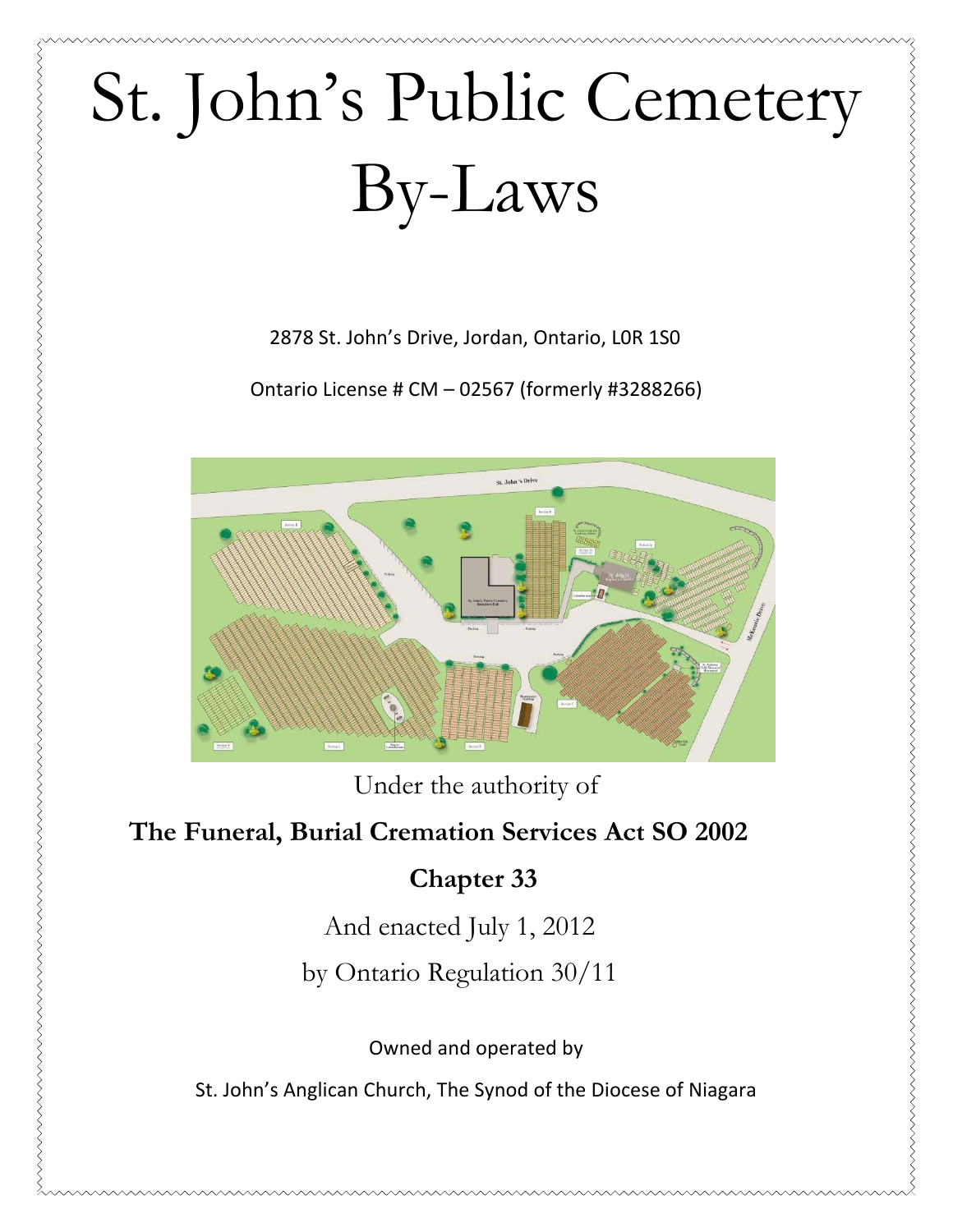# St. John's Public Cemetery Jordan, Ontario

Formerly 

Part Lot 15, Con 5 Village of Jordan Township of Louth County of Lincoln Province of Ontario

Now better known as

2878 St. John's Drive Village of Jordan Corporation of the Town of Lincoln Regional Municipality of Niagara Province of Ontario

Plan 30K - 1195 Instrument Number 1229 (1843) Instrument Number 11975 (1943) Instrument Number 134128 Now PIN  $46138 - 0026$  (R) PIN  $46138 - 0017$  (R)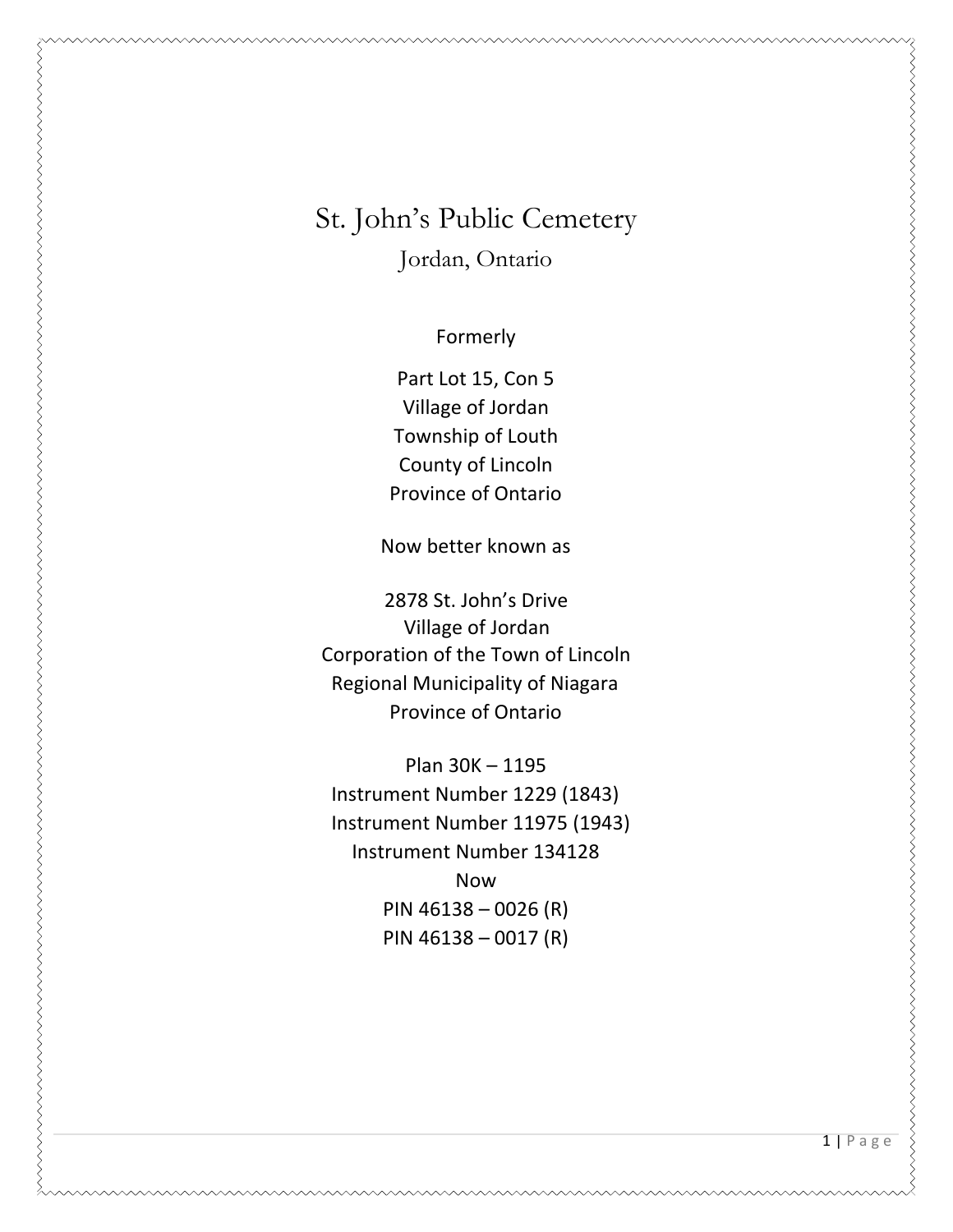#### **Mission Statement**

To maintain St. John's Public Cemetery in a peaceful and park like condition while still serving the interment needs of the community. To work with the local government, funeral homes, vault and memorial dealers to ensure that all by-laws and Provincial regulations are obeyed.

To be sensitive to the lot owners so that their needs and wishes may be realized while at the same time making sure that all decisions are the best for the long-term goals of the park like setting of the Cemetery.

St. John's Public Cemetery SHALL make available to all persons regardless of race or religion all services provided by the Cemetery in accordance with The Funeral, Burial and Cremation Services Act SO 2002 Chapter 33. (FBCSA) and Ontario Regulation 30/11.

#### **Preface**

St. John's Public Cemetery was founded by the Anglican Church of Canada in 1841 and was consecrated by Bishop John Strachan in 1854.

St. John's Public Cemetery in the discharge of its duties appeals to lot owners and the general public to assist the Cemetery by following these by-laws.

The By-Laws are adopted for the improvement and upkeep of the Cemetery to promote a respectful and peaceful place for the care of those departed.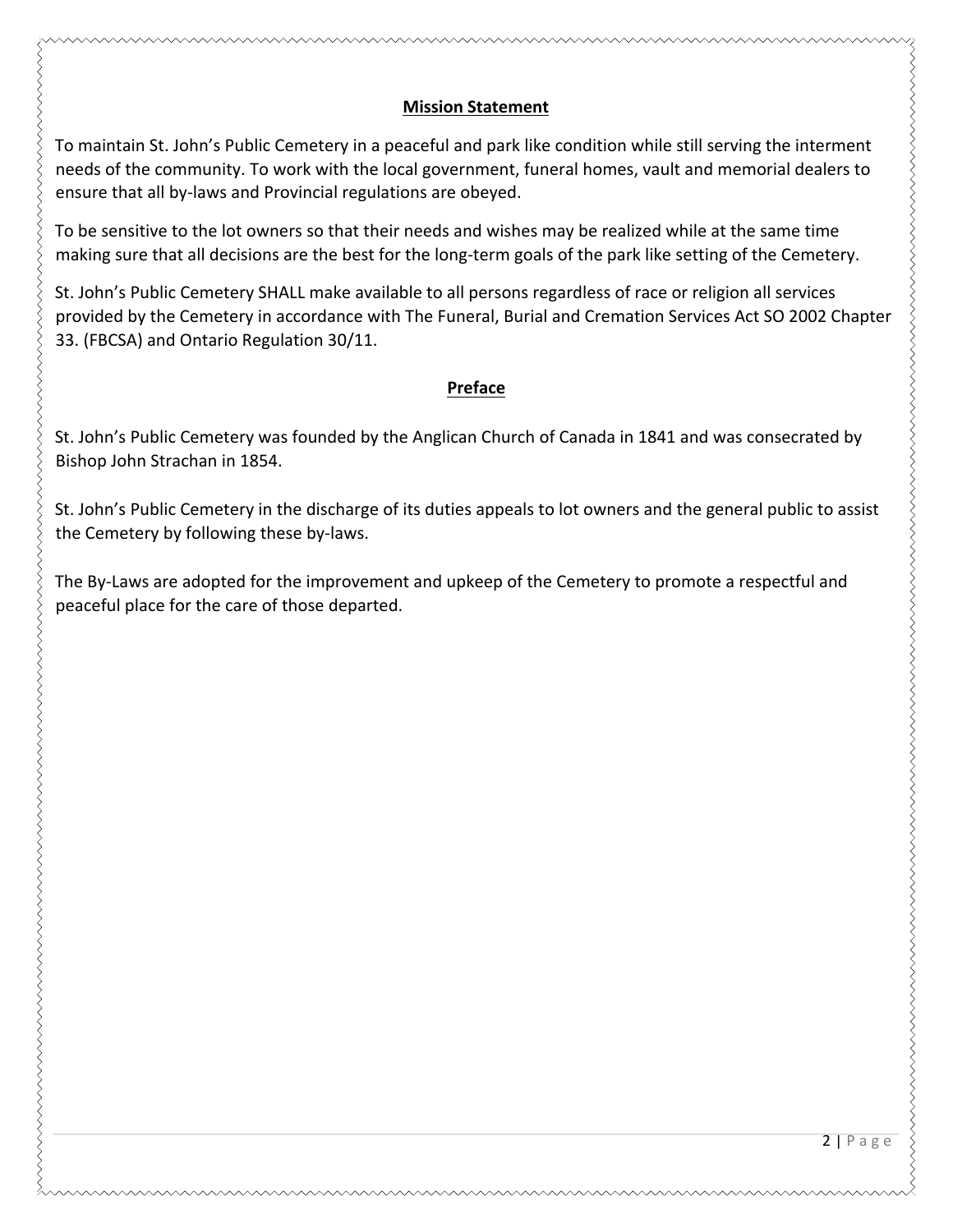#### **Definitions**

In accordance with the FBCSA 2002 SO Chapter 33 Ontario Regulation 30/11

- **Burial:** The opening and closing of an in-ground lot or plot for the disposition of human remains or cremated human remains.

- By-Laws: The rules and regulations under which St. John's Public Cemetery operates.

- **Natural Burial.** The remains SHALL be placed in a bio-degradable container or shroud with no chemicals or metal allowed.

- **Care and Maintenance Fund:** It is a requirement under the FBCSA that a percentage of the purchase price of all Interment Rights, and set amounts for marker and monument installations are placed into the Care and Maintenance Fund. Interest earned from this fund is used to provide care and maintenance of plots, lots, markers and monuments at the Cemetery.

- It is a requirement under the Funeral, Burial and Cremation Services Act, 2002 (FBCSA) and Ontario Regulation 30/11 and 184/12 (O. Reg. 30/11 & 184/12) that a prescribed amount or a percentage of the purchase price (excluding tax) of all interment and scattering rights sold, transferred, assigned or permitted; and prescribed amounts for monuments and markers, is contributed into the care and maintenance fund. If no scattering rights are sold but scattering is permitted a prescribed amount must be contributed to the fund when the scattering is conducted. Interest earned from this fund is used to provide care and maintenance of lots, plots, markers and monuments at the cemetery.

- **Contract:** For the purposes of this By-Law all purchasers of interment rights must sign a contract with the Cemetery, detailing obligations of both parties and acceptance of the Cemetery By-Laws.

- For purposes of these by-laws, all purchasers of interment or scattering rights, or other cemetery supplies and services must receive a copy of the contract they and the cemetery operator have signed detailing the obligations of both parties, and acknowledging receipt and acceptance of the cemetery by-laws, a copy of the Consumer Information Guide and the Price List.

- **Corner Posts:** Shall mean any stone or other land markers set flush with the surface of the ground and used to indicate the location of a lot or plot.

- Grave: This means any in ground burial space intended for the interment of a child, adult or cremated human remains. This is also known as a lot.

- Lot: For the purposes of these By-Laws a lot is a single grave space.

- **Plot:** For the purposes of these By-Laws a plot is a parcel of land, sold as a single unit, containing multiple lots.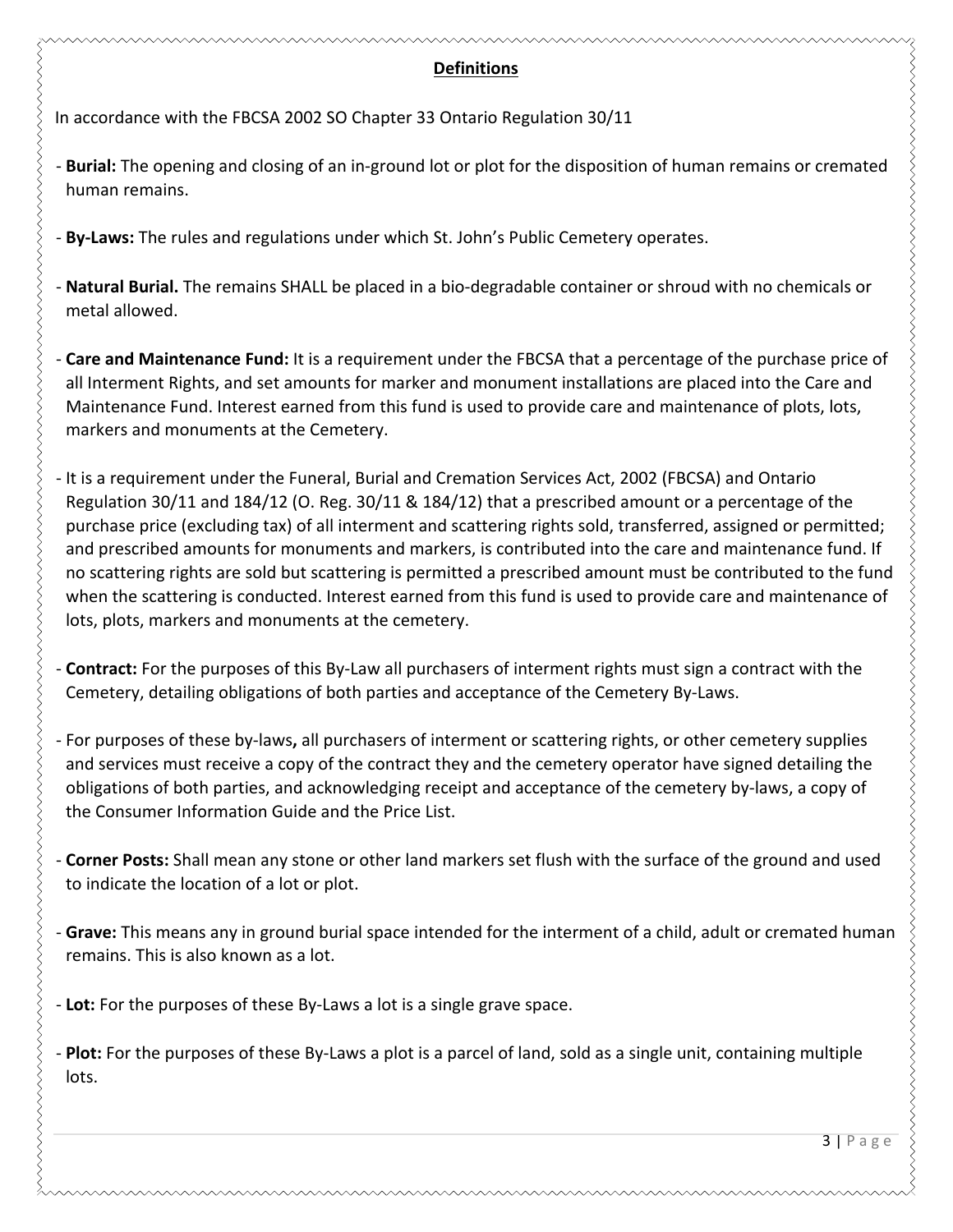**- Interment Right:** The right to require or direct the interment of human remains or cremated human remains in a grave, lot, niche or crypt and direct the associated memorialization.

- **Interment Rights Certificate:** The document issued by the Cemetery to the purchaser once the interment rights have been paid in full, identifying ownership of the interment rights.

- Interment Rights Holder: Any person designated to hold the right to inter human remains in a specified lot.

- Marker: This shall mean any permanent memorial structure that is set flush and level with the ground and used to mark the location of a burial lot.

- **Monument:** Any permanent memorial projecting above the ground installed within the designated space to mark the location of a burial or lot.

- **Columbarium:** A structure that provides niches for the placement of cremated remains.

- **Niche:** An individual compartment in a columbarium for the entombment of cremated human remains.

- **Scattering:** Shall mean the act of spreading cremated human remains over a designated area with the permission of the cemetery operator and in keeping with the Cemetery's By-Laws.

**- Scattering Grounds or Gardens:** A designated area within a licensed Cemetery that is approved by the Registrar, Bereavement Authority of Ontario (BAO).

- **Scattering Rights Holder:** Any person designated to hold the right to scatter cremated human remains in a designated area in the Cemetery.

- **Cemetery Superintendent:** A person responsible for the care of the Cemetery.

- **Cemetery Board:** The governing body that controls and sets out the present and future plans for St. John's Public Cemetery. The Cemetery Board shall consist of the Incumbent of St. John's Anglican Church, the Peoples Warden, the Clergy Warden, the Superintendent of St. John's Public Cemetery and three members of the Parish or general public elected by St. John's Anglican Church Vestry.

**-Care and Maintenance Fund Trustee:** The person, persons or financial institution that manages the Care and Maintenance Fund.

- **Cemetery:** This means St. John's Public Cemetery, Jordan, Ontario which is owned by St. John's Anglican Church within The Synod of the Diocese of Niagara.

- FBCSA: This refers to the Funeral, Burial and Cremation Services Act 2002 SO Chapter 33.

- **Transferee:** The person or persons accepting a resale of Interment or Scattering Rights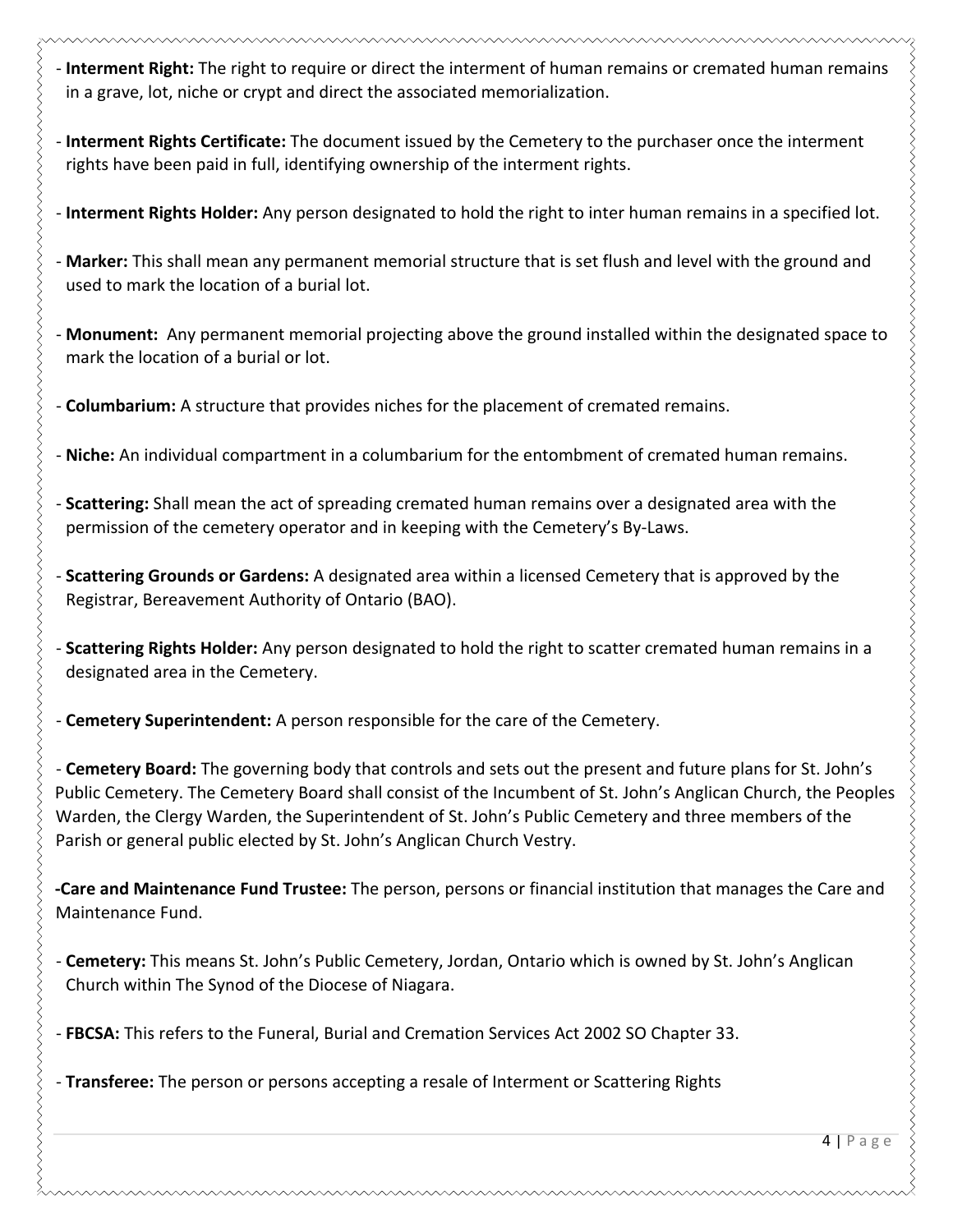#### This Cemetery By-Law repeals St. John's Cemetery By-Law approved by the Registrar of Cemeteries, Mr. Michael D'Mello, March 8,2013.

#### **Section One Hours of Operation**

Visitation hours for those with loved one interred at the Cemetery shall be at the pleasure of the visitor.

Office hours are by appointment.

Burial hours are preferred between 8:00 am to 5:00 pm. St. John's Public Cemetery will attempt to suit the interment needs of any family and will adjust within reason to suit those needs.

#### **Section Two General Conduct**

The Cemetery reserves the right to full control over the Cemetery operations and management of land within the Cemetery grounds.

No person is allowed to damage, destroy, remove or deface any item or property within the Cemetery.

All visitors shall conduct themselves in a quiet manner that shall not disturb any service or committal taking place at St. John's Public Cemetery.

#### **Section Three By Law Amendments**

The Cemetery shall be governed by these by-laws and all procedures will comply with the Funeral Burial and Cremation Services Act SO 2002 Chapter 33 (FBCSA) and Ontario Regulation 30/11, which may be amended periodically. 

All By-Law amendments shall follow the FBCSA and have the approval of the Registrar of Cemeteries.

The cemetery shall be governed by these by-laws, and all procedures will comply with the FBCSA and O. Reg. 30/11 and 184/12, which may be amended periodically.

#### All by-law amendments must be:

- A. Published once in a newspaper with general circulation in the locality in which the cemetery is located;
- B. Conspicuously posted on a sign at the entrance of the cemetery; and
- C. Delivered to each supplier of markers who has delivered a marker to the cemetery during the previous year, if the by-law or by-law amendment pertains to markers or their installation.

All by-laws and by-law amendments are subject to the approval of the Registrar, FBCSA, BAO.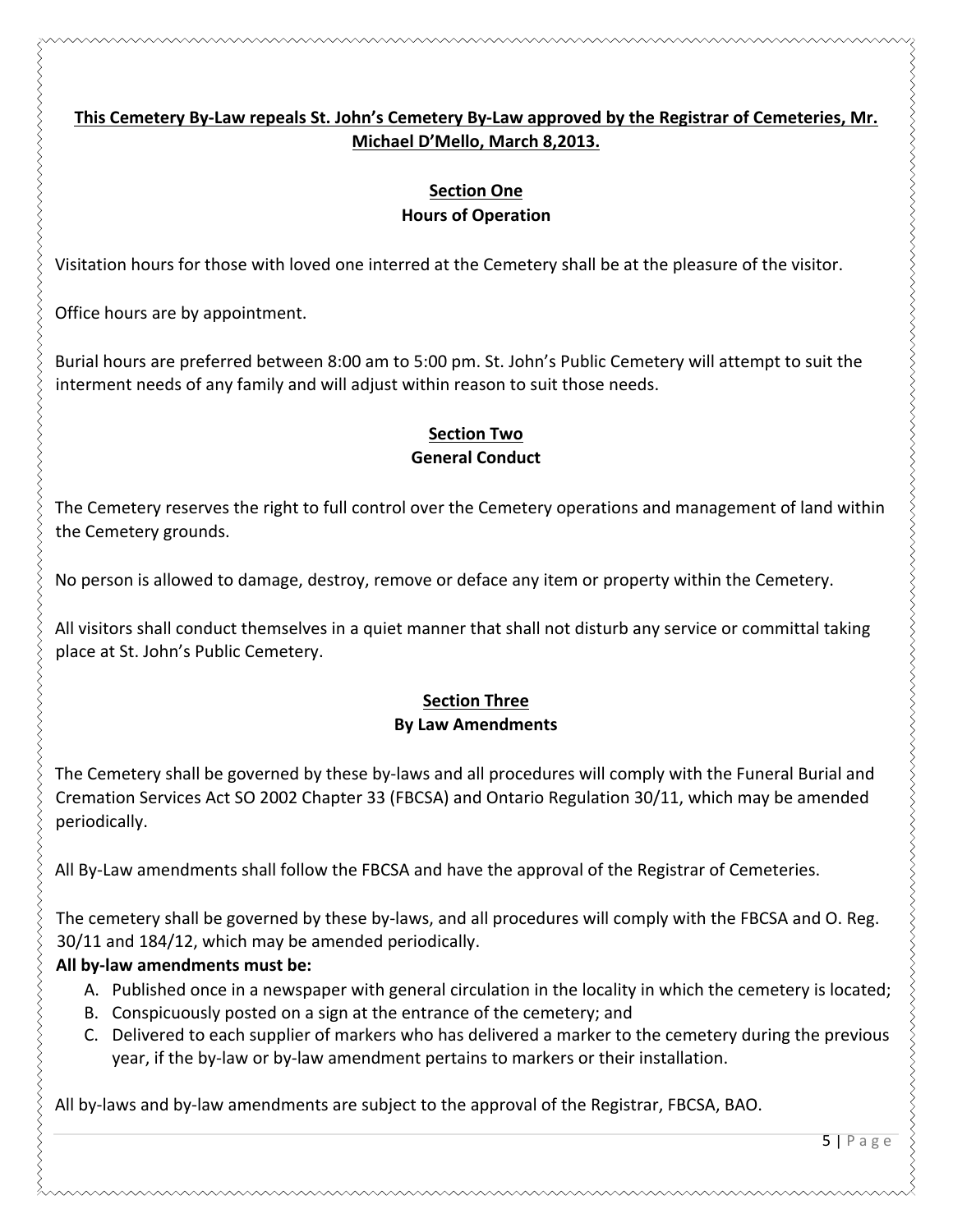#### **Section Four Liability**

St. John's Public Cemetery will not be held liable for any loss or damage, without limitation ((including damage by the elements, Acts of God, or vandals) to, any lot, plot, columbarium niche, mausoleum crypt, monument, marker, or other article that has been placed in relation to an interment or scattering right save and except for the direct loss or damage caused by gross negligence of the Cemetery.

St. John's Public Cemetery is not responsible for loss or damage from any causes beyond its reasonable control to any article of remembrance.

# **Section Five Public Registrar**

St. John's Public Cemetery shall follow Provincial legislation of the FBCSA Section 110 of Ontario Regulation 30/11 which requires all cemeteries and crematoriums to maintain a public registrar that is available to the public by appointment.

#### **Section Six Pets or Other Animals**

St. John's Public Cemetery will not allow pets or lower animals, including cremated animal remains, to be interred on Cemetery grounds.

# **Section Seven Right to Re-Survey**

St. John's Public Cemetery reserves the right at any time to re-survey, enlarge, diminish, re-plot, change or remove plantings, grade close pathways or roads, alter in shape or size, or otherwise change all or any part of this Cemetery, subject to approval of appropriate authorities.

# **Section Eight**

# **Notice of Sale and Transfer of Interment or Scattering Rights**

Purchasers of interment or scattering rights holders acquire only the right to direct the burial of human remains and the scattering of cremated remains, and the installation of monuments, markers and inscriptions, subject to the conditions set out in St. John's Public Cemetery By-Laws as follows.

- 1. In accordance with this by-law, no burial, entombment, scattering or installation of any monument, marker, inscription or memorialization is permitted until the interment rights have been paid in full.
- 2. An Interment Rights Certificate shall be issued to the interment right holder when payment is made in full. 3. The purchase of Interment Rights is not a purchase of real estate or real property.

#### 6 | Page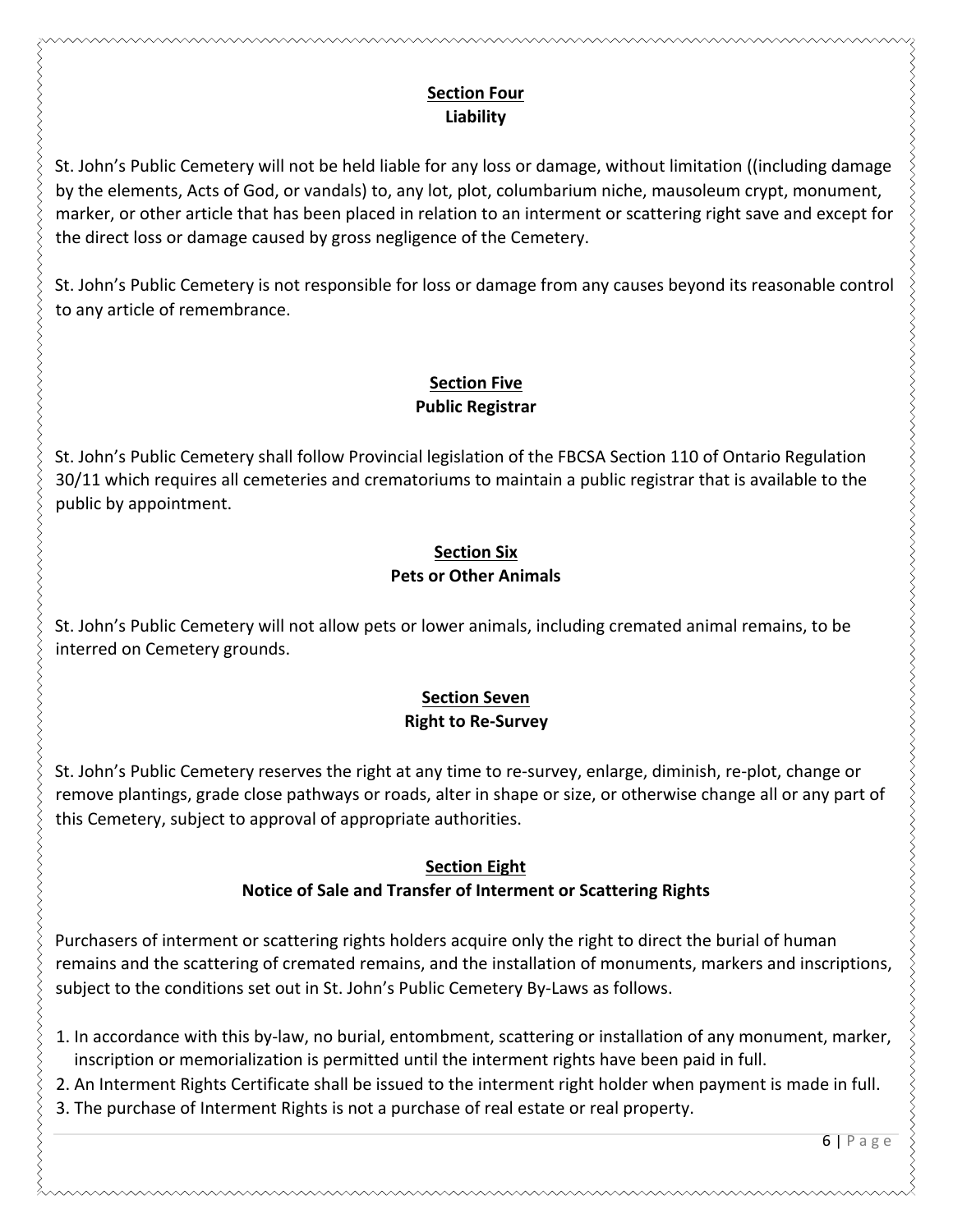4. An interment rights holder wishing to resell their interment rights shall advise St. John's Public Cemetery, in writing, of their intention prior to seeking a third-party buyer for these interment rights.

The FBCSA 2002 SO Chapter 33 Regulation 137 allows for a 30-day cooling off period for the consumer of any cemetery products. This enacted as follows.

1. The purchaser has the right to cancel an interment or scattering rights contract within 30 days of signing the interment or scattering rights contract by providing written notice of the cancellation to St. John's Public Cemetery. The Cemetery shall refund all monies paid by the purchaser within 30 days from the date of the request for cancellation.

2. With the cancellation of Interment or Scattering Rights after the 30 Day Cooling off Period the following shall take place:

a. Upon receiving written notice from the purchaser of the interment or scattering rights St. John's Public Cemetery will cancel the contract and issue a refund to the purchaser for the amount paid for the interment or scattering rights less the appropriate amount that is required to be deposited into the Care and maintenance Fund. This refund shall be made within 30 days of receiving said notice.

- b. If the Interment Rights Certificate has been issued to the interment rights holder(s), the certificate shall be returned to St. John's Public Cemetery along with the written notice of cancellation.
- c. If any portion of the interment or scattering rights have been exercised, the purchaser, or the interment rights holder(s) are not entitled to cancel the contract or re-sell the interment or scattering rights.

## **Section Nine Care and Maintenance Fund Contribution**

- 1. All Cemetery sales shall follow the following contribution levels in accordance with the FBCSA SO 2002 Chapter 33 Regulations 166 and 168.
	- a. In-ground grave 24 square feet or greater  $-40\%$  or \$290, whichever is greater
	- b. In-ground grave less than 24 square feet  $-$  40 % o\$175, whichever is greater
	- c. Crypt 20 % or \$830, whichever is greater
	- d. Columbarium Niche 15% or \$165, whichever is greater
	- e. Scattering Ground with one owner  $-40%$  or \$115, whichever is greater
	- f. Scattering Ground with more than one owner  $-15\%$  or \$30, whichever is greater
	- g. Scattering Ground with no rights holder \$30. minimum contribution
- 2. All Care and Maintenance contributions shall be refunded by St. John's Public Cemetery within the 30-day cooling off period if the interment rights purchaser requests the contract to be cancelled. There are no refunds after 30 days.
- 3. Refunds from the 30-day cooling off period shall be paid within 35 days of the written request.
- 4. All Care and Maintenance Funds shall be transferred to the Care and Maintenance Fund Trustee within 60 days in accordance with the FBCSA 2002 SO Chapter 33 Regulation 87.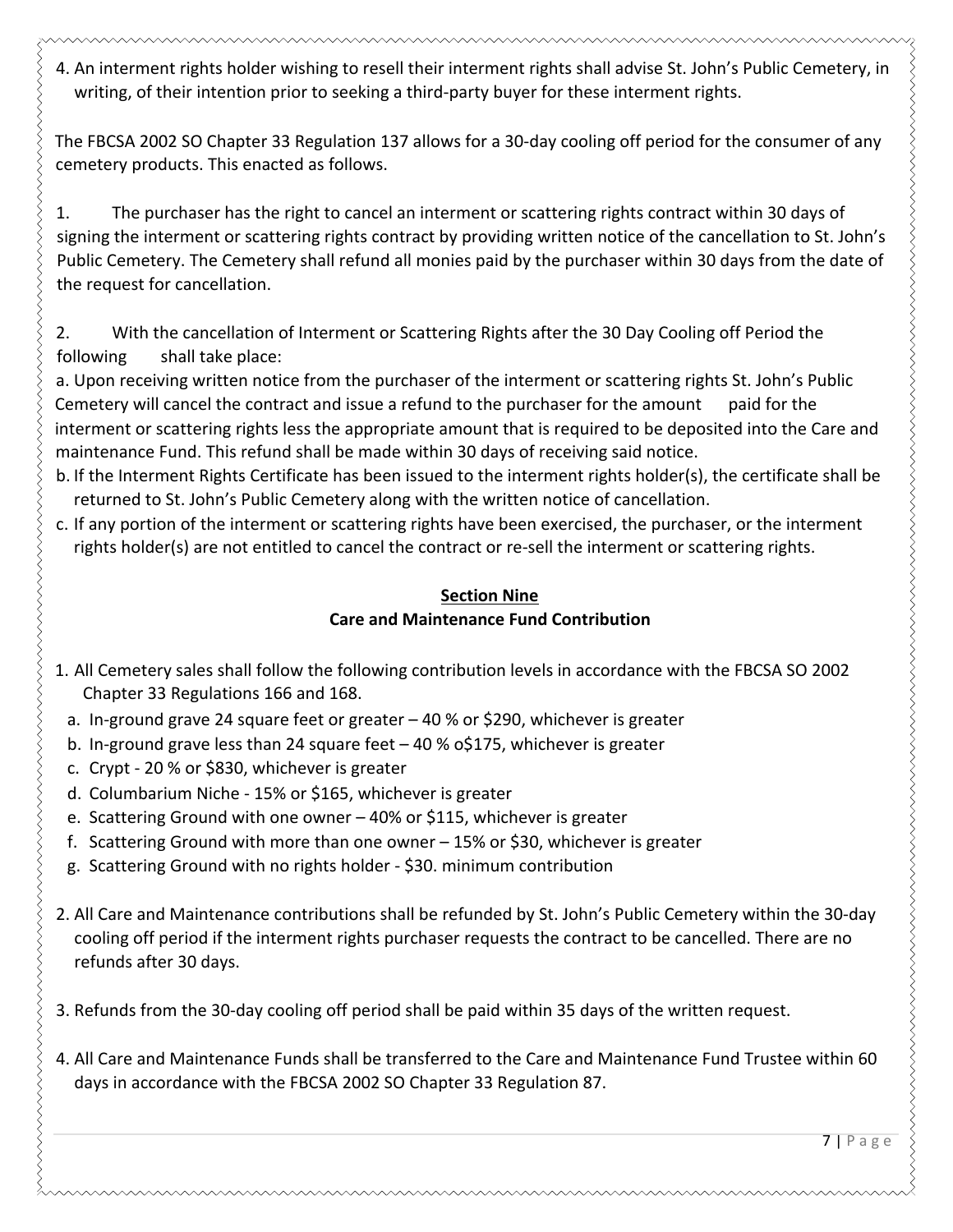5. The Care and Maintenance Fund for St. John's Public Cemetery is held by The Corporation of the Town of Lincoln, 4800 South Service Road, Beamsville, Ontario, LOR 1B1 hereby known as the Trustee.

# **Section Ten**

# **Allowance for Resale of Interment and Scattering Rights**

St. John's Public Cemetery will allow the resale of interment or scattering rights to third parties with the following conditions.

1. The FBCSA 2002 SO Chapter 33 and Ontario Regulation 30/11 Section 115 (1) requires the following.

a. The new interment rights holder provides an interment or scattering rights certificate endorsed by the current rights holder.

b. If the sale involves interment rights, a written statement of the number of lots that have been used in the plot and the number of lots that remain available.

c. If the resale involves scattering rights, a written statement will be provided by the rights holder listing the number of scatterings available.

d. The interment rights holder shall provide any other documentation in his or her possession relating to the rights.

2. The third-party purchaser shall be provided with the following documents by St. John's Public Cemetery in accordance with the FBCSA SO 2002 Chapter 33 Regulation 115 (2).

a. An interment or scattering rights certificate endorsed by the current rights holder.

b. A copy of the Cemetery's By-Laws that have been approved by the Registrar, BAO.

c. A copy of the Cemetery's current Price List.

d. If the resale involves interment rights, the Cemetery shall provide a written statement of the number of lots that have been used in the plot and the number of lots that remain available.

e. If the resale involves scattering rights, the Cemetery shall provide a written statement of the number of scattering rights available.

f. The Cemetery shall provide any other documentation in the interment rights possession relating to the rights. 

3. St. John's Public Cemetery shall require the following:

a. The Cemetery shall require a statement signed by the original rights holder selling the interment or scattering rights, acknowledging the sale of the interment rights to a third-party purchaser.

b. The Cemetery shall require confirmation that the person selling the interment or scattering rights is

- the person registered on the Cemetery records and that they have the right to re-sell the interment or scattering rights.
- c. The original interment rights holder shall provide a written record of the date of the transfer of the interment or scattering rights to a third party.

d. The original interment rights holder shall provide the name, address and phone number of the thirdparty purchaser.

e. The original interment rights holder shall provide a statement of any money owing the Cemetery in respect to the Interment or Scattering Rights.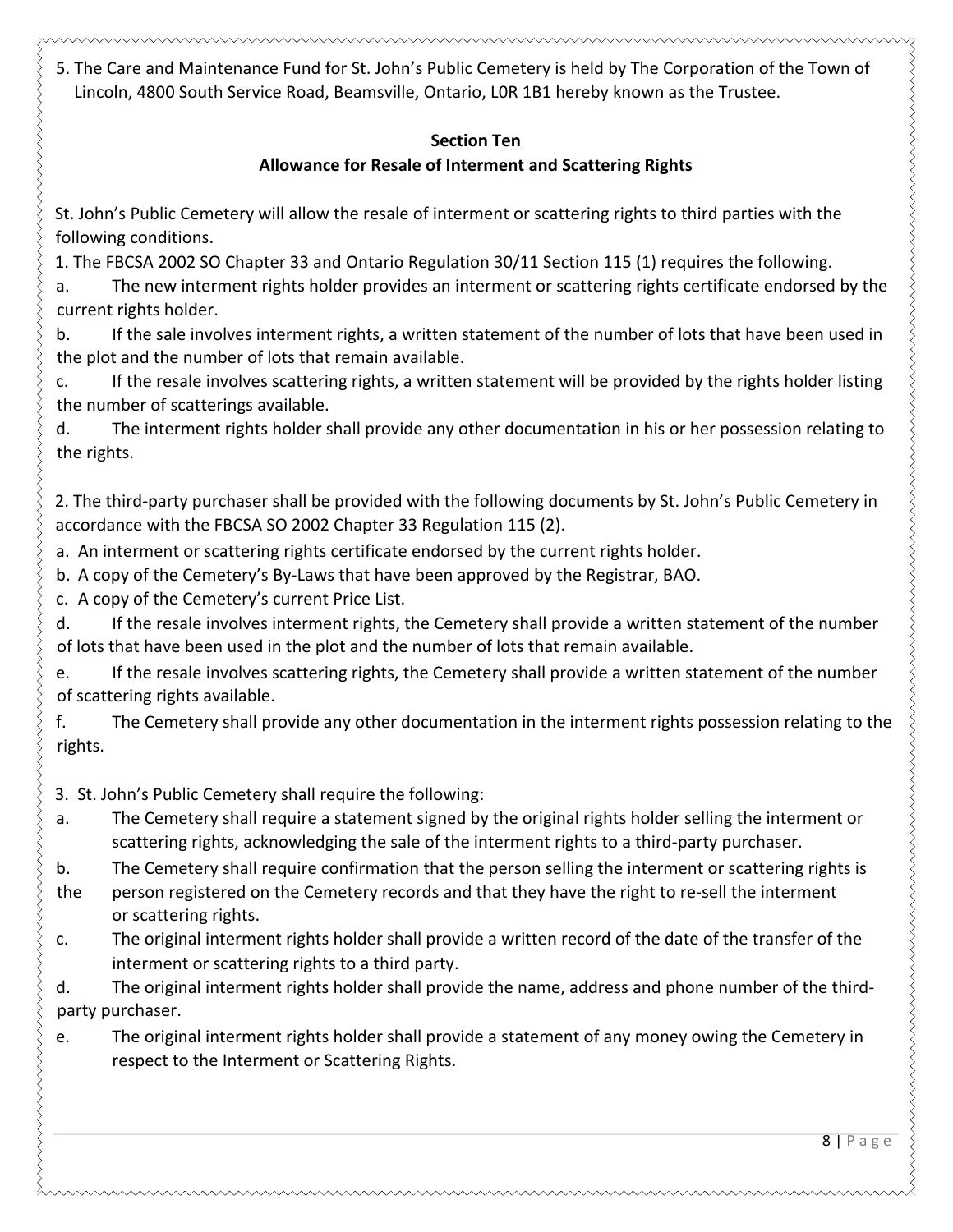4. Once the endorsed certificate and all required information has been received by the Cemetery from the rights holder, the Cemetery will issue a new Interment or Scattering Rights Certificate to the third-party purchaser. 

5. St. John's Public Cemetery shall charge an administration fee for the issuance of a duplicate certificate of interment in accordance with the fee listed on the Cemetery's current price list.

6. The FBCSA 2002 SO Chapter 33 Section 47 (3) (3.1) prohibits an Interment Rights holder from speculating on any lot, plot or scattering right. An interment or scattering right may be resold for an amount no greater than the current price list.

# **Section Eleven The Burial or Scattering of Human Cremated Remains**

St. John's Public Cemetery accepts and encourages the interment of human cremated remains and offers many opportunities disposition of friends and loved ones. These duties shall be carried out in accordance with the FBCSA 2002 SO Chapter 33 Regulation 121 (2) & (3) and the points listed below.

1. The Interment or Scattering Rights holders shall provide written authorization prior to a burial, scattering or an entombment taking place. Should the interment or scattering holder be deceased, authorization must be provided in writing by the interment rights holder's Estate Trustee or designate.

2. In the case of Scattering, the Interment Rights Holder, Estate Trustee, or a designate, shall sign a standard document which declares and acknowledges the following.

a. That with the scattering of these remains the Estate Trustee recognizes that the remains are scattered and therefore, no longer retrievable.

- b. That the Estate Trustee acknowledges that the scattering took place on the date listed.
- c. That St. John's Public Cemetery does not allow any other memorialization within the Scattering Grounds footprint other than an inscription on the master monument provided by the Cemetery.
- d. Scattering shall only take place within the footprint of St. John's Scattering Grounds which has been approved by the Registrar, BAO.
- 3. A Burial Permit issued by the Registrar General or equivalent documentation showing that the death has been registered with the Province of Ontario shall be provided to cemetery office prior to a burial, scattering or entombment taking place. A Certificate of Cremation must be submitted to the cemetery office prior to the burial of cremated remains or scattering of cremated remains taking place.
- 4. In accordance with the FBCSA 2002 SO Chapter 33 the purchaser of interment or scattering rights must enter into a cemetery contract, providing such information as may be required by St. John's Public Cemetery for the completion of the contract and the public registrar prior to each burial or entombment of human remains, or each scattering of human remains.
- 5. Payment shall be made to the Cemetery before a burial can take place.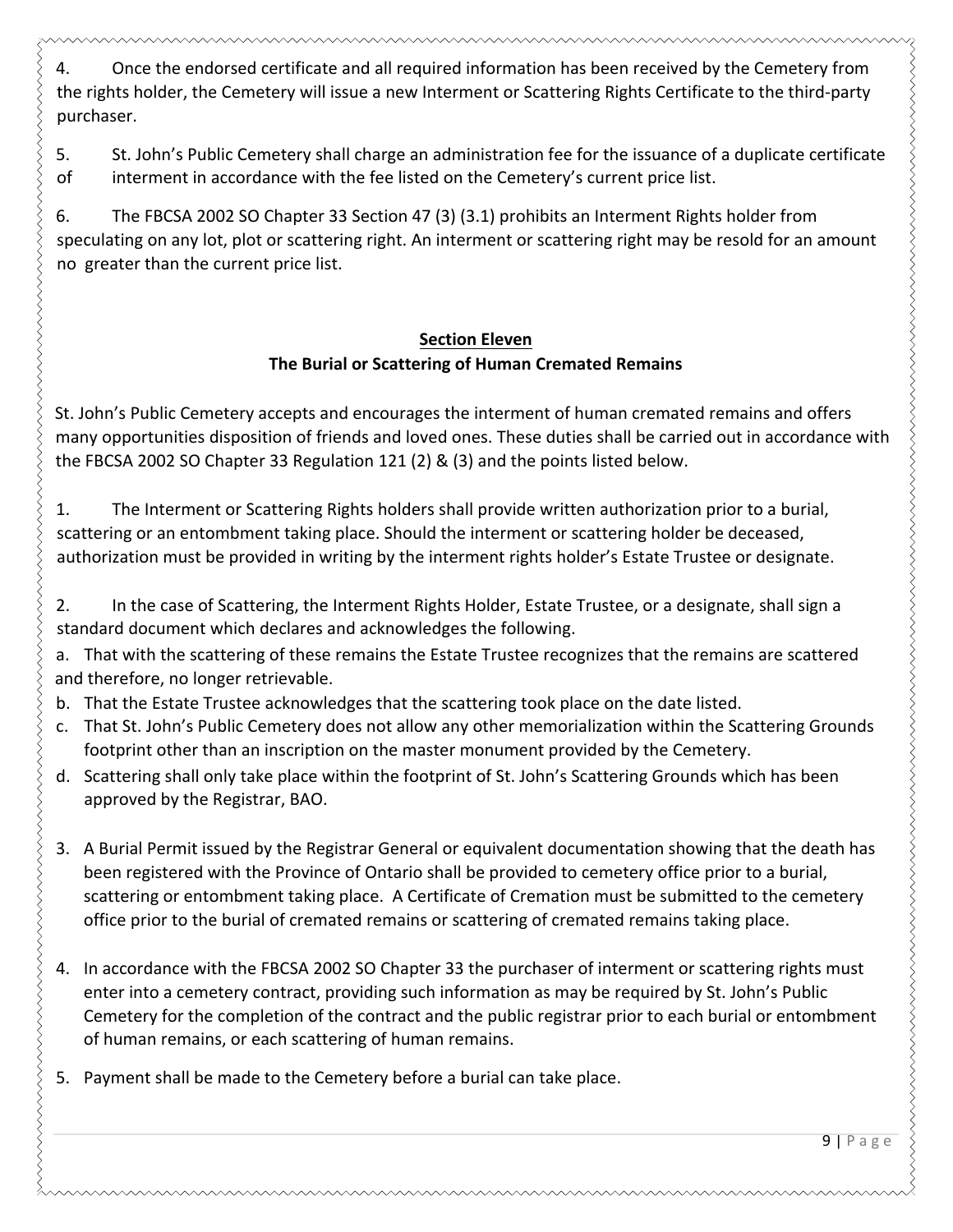- 
- 6. The Cemetery shall be given 24 hours' notice for each burial of human remains or the scattering of cremated human remains.
- 7. The opening and closing of graves, crypts and niches or the scattering of cremated remains shall only be conducted by Cemetery staff or those designated to do work on behalf of the Cemetery.
- 8. Cremated human remains shall only be scattered within a designated area of the Cemetery that has been approved by the Bereavement Authority of Ontario.
- 9. Cremated remains are not permitted to be scattered on a grave.
- 10. A Scattering Rights contract shall be completed signed and the payment of the scattering right shall be received by the Cemetery before the scattering of human cremated remains can take place.
- 11. Once cremated human remains are scattered these remains cannot be retrieved.
- 12. Human cremated remains may be disinterred from a ground lot provided that authorization has been received from the interment rights holder to the Cemetery. Notification from the Niagara Region Medical Officer of Health is not required for cremated human remains.
- 13. The ground interment of cremated remains is allowed in a regular grave site provided there is written permission from the Interment Rights holder and all Rights to Interment have been paid in full.
- 14. St. John's Public Cemetery allows for one full casket burial plus one cremation in a lot or two cremated remains. Any further interment of cremated remains shall have each Rights to Interment paid in full. a. The Rights to Interment rate for each additional human cremated remains shall be the same for a Section D section lot.

15. St. John's Public Cemetery permits up to four cremated human remains in each full-size lot providing all interments are cremated human remains. Two of the cremations are allowed with the purchase of the lot. All additional interments shall be paid at the rate of a Section D lot.

16. St. John's Public Cemetery has one section designated for the ground burial of human cremated remains. This section is Section D.

a. The ground cremation lots in Section D shall be 18" X 18" in size.

b. Each lot will allow for two human cremated remains.

c. Section D shall only allow flat markers that shall not exceed the footprint of the lot.

d. All markers in Section D shall be made of granite, bronze or a composite material of equal strength.

17. All interments in Section D shall be below the frost line.

18. All cremated human remains shall be identified with a metal tag provided by the crematorium.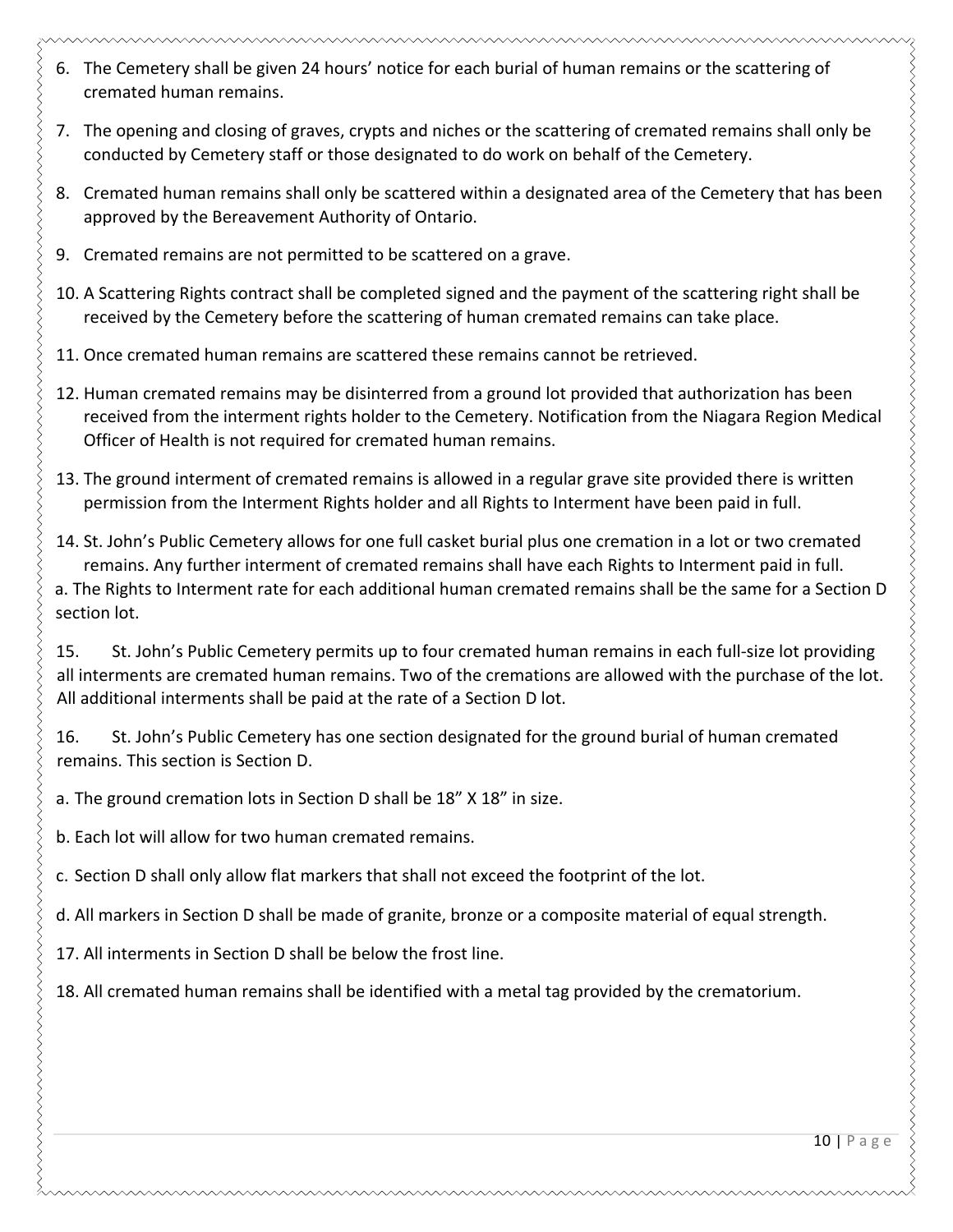# **Section Twelve**

# **The Interment of Full Casketed Human Remains**

1. The Interment Rights Holder, Estate Trustee or designate shall provide written authorization prior to an internment of full casketed remains. Should the Interment Rights holder be deceased, authorization must be provided in writing by the Interment Rights holder's Estate Trustee.

Interment or scattering rights holder(s) must provide written authorization prior to a burial, scattering, or an entombment taking place. Should the interment or scattering rights holder be deceased, authorization must be provided in writing by the person authorized to act on behalf of the interment rights holder in keeping with the Succession Law Reform Act i.e. Personal Representative, Estate Trustee, Executor or next of kin.

- 2. The Interment Rights Holder, Estate Trustee or designate shall provide from the Registrar General a Burial Permit in accordance with the Vital Statistic Act RSO Chapter Four.
- 3. Payment shall be made to the Cemetery before a burial can take place.
- 4. In accordance with the FBCSA SO 2002 Chapter 33 Regulation 121 (2) & (3) the purchaser of interment rights shall enter into a contract providing such information as may be required by St. John's Public Cemetery for completion of the contract.
- 5. The Cemetery shall be given 48 hours notice for the interment of a full casketed burial.
- 6. All full casketed burials shall be below the frost line.
- 7. All burials at St. John's Public Cemetery shall have a basic wood or cardboard casket except for Section N where a shrouded body is acceptable.
- 8. St. John's Public Cemetery allows and encourages double depth burials in the spirit of good land stewardship.
- a. The request for a double depth shall be clearly stated on the contract.
- b. A double depth burial will require additional payment for opening and closing to recognize the extra work and this cost will be shown on the current price list.
- c. The interment rights for a double depth burial shall be twice the cost of a single depth burial and will be shown on the current price list.

9. Concrete liners or vaults cannot be mandated within a by-law as it would be violation of FBCSA, s. 38.1: **38.1** No operator shall require, as a condition to selling certain licensed supplies and services to a purchaser, whether or not the condition is set out in a contract, that the purchaser also purchase other supplies and services from the same operator or from a person specified by the operator, unless the operator does so in the circumstances that are prescribed. 2006, c. 34, Sched. D, s. 23.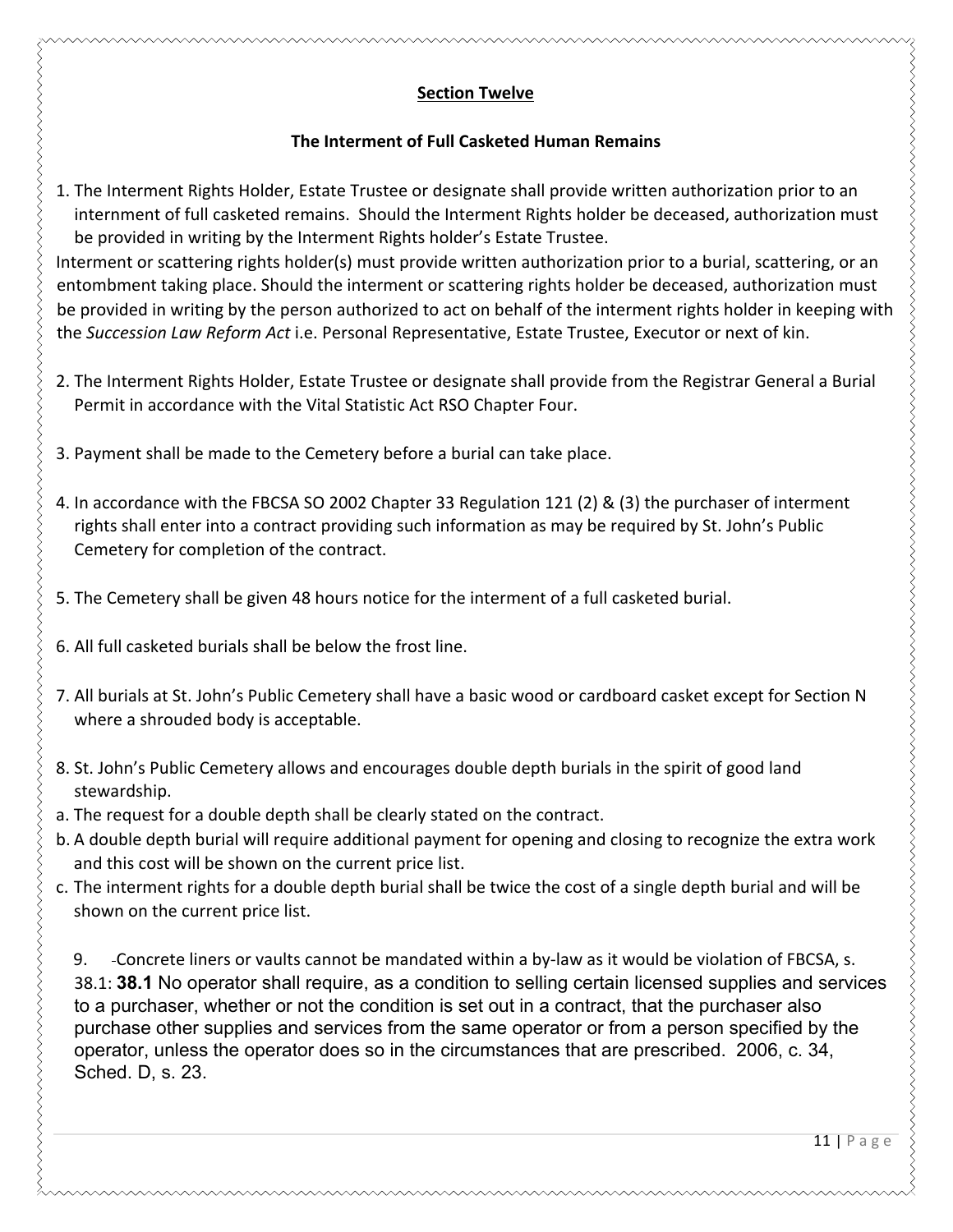#### **Section Thirteen**

# **Inurnment in the "I am the Vine and ye are the Branches" Columbarium**

St. John's Public Cemetery currently has four Columbaria. The "I am the vine and ye are the branches" Columbarium is first Columbarium situate at the Cemetery and is located next to St. John's Anglican Church. The disposition of cremated human remains in this Columbarium is subject to the following:

1. The Inurnment Rights holder recognizes the restrictive size of the niches.

a. The niche size is 9" HT X 13" WIDE X 10" DEPTH.

b. Each niche allows for two urns provided both urns combined are of a size to fit the niche.

- 2. The lettering font on the niche face shall be VERMARCO style and the same font size as all other niches.
- 3. Full payment to the Cemetery shall take place prior to the inurnment.
- 4. The niche price will be in accordance with the current price list.
- 5. The Cemetery requires an opening and closing fee in accordance with the current price list.
- 6. Only the Cemetery Operator may open and close the Columbarium.
- 7. The inscription on the face end of the Columbarium is "I am the vine and ye are the branches" which is from St. John 15:5.
- 8. To ensure quality control, desired uniformity and standard of workmanship, St. John's Public cemetery reserves the right to sign off all lettering.
- 9. The Inurnment Rights holder shall sign off all lettering prior to inscription.

10. Resale of Columbarium niches are not allowed once inscription has been placed.

11 In the spirit of quality control, desired uniformity and standard of workmanship, St. John's Public Cemetery reserves the right to inscribe all niche fronts or install all lettering, vases, adornments, or any other approved attachment. 

- 12. All cremated remains shall be identified with a medal tag provided by the crematorium.
- 13. The Cemetery shall refund the sale price of a Columbarium niche save and except those niches which have been inscribed.
- 14. The refund mentioned will be less the 15 % Care and Maintenance Fund contribution.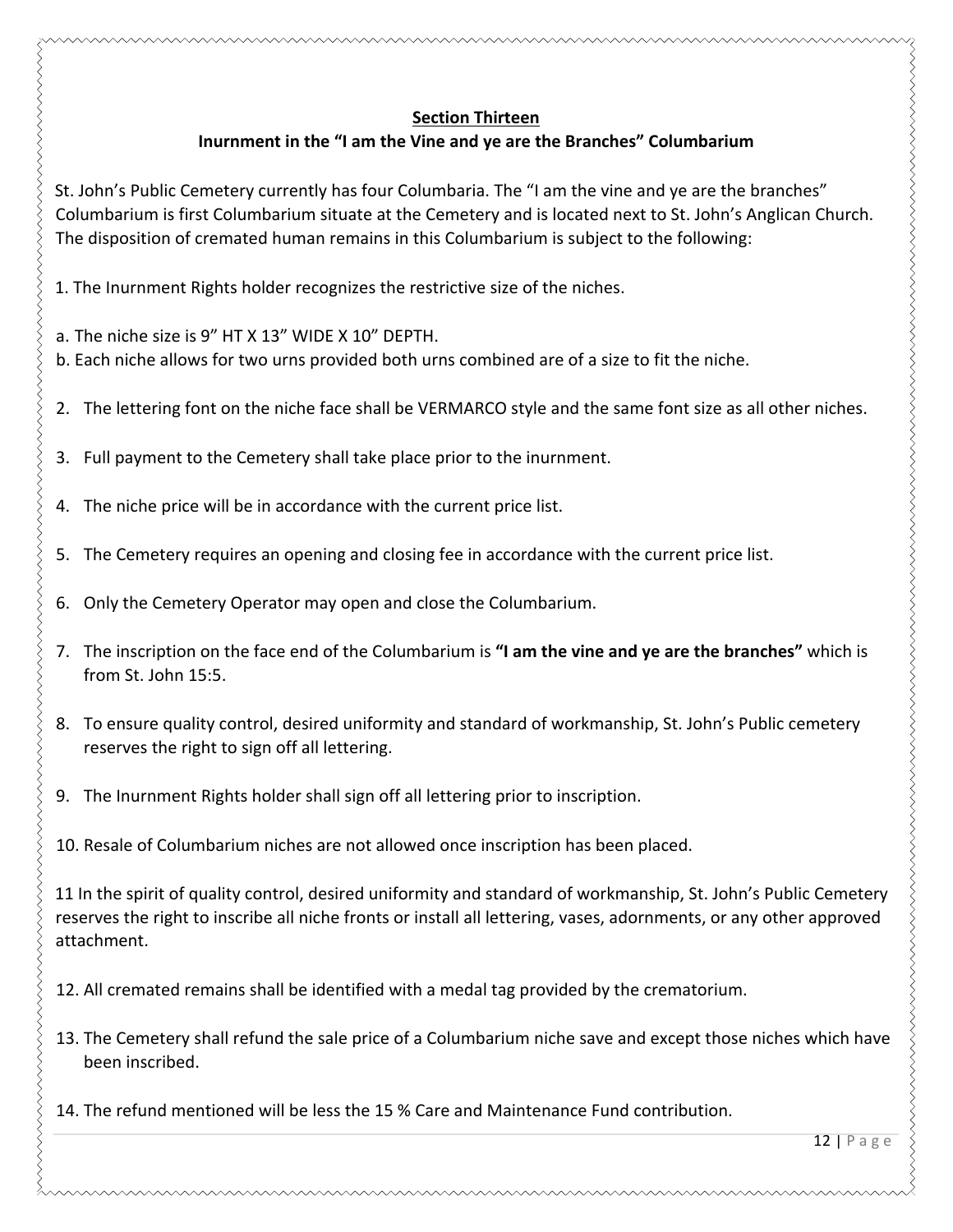# **Section Fourteen**

# **Inurnment in the Savannah Bird Girl Ground Columbarium**

In recognition that there may be an affordability issue with the above ground inurnment in a conventional Columbarium, St. John's Public Cemetery offers ground level inurnment in what is known as the Savannah Bird Girl Columbarium. This service is offered subject to the following.

1. The Inurnment Rights holder recognizes that this Columbarium is communal.

2. All inurnments shall be paid prior to placing the ashes.

3. All urns are completely retrievable upon written request.

4. All Inurnment Rights holders, or their designate, shall have a Certificate of Cremation for the deceased.

5. All cremated human remains shall be identified with a metal tag provided by the Crematorium.

6. All rules concerning resale, 30-day cooling off period, transfer of care and maintenance fund and prices remain the same as any other Section of the Cemetery.

7. All human cremated remains are retrievable if required.

#### **Section Fifteen Special Sections**

St. John's Public Cemetery is open to all members of the public regardless of race, creed or gender. There are denominations that prefer consecrated ground through their own Church. In recognition of this there is a Roman Catholic Section at St. John's. This section is subject to the following.

1. The Roman Catholic Section is better known as Section K.

- 2. This Section was consecrated on June 3, 2009 by The Most Rev. James M. Wingle, Catholic Bishop of the Diocese of St. Catharine's.
- 3. Section K remains available to all members of the public; however, any Interment Rights holder shall be informed that this is a consecrated Roman Catholic section.
- 4. All other stipulations of the FBCSA 2002 SO and this St. John's Public Cemetery By-Law apply in full to Section K as it would in any other Section of the Cemetery.

# **Section Sixteen**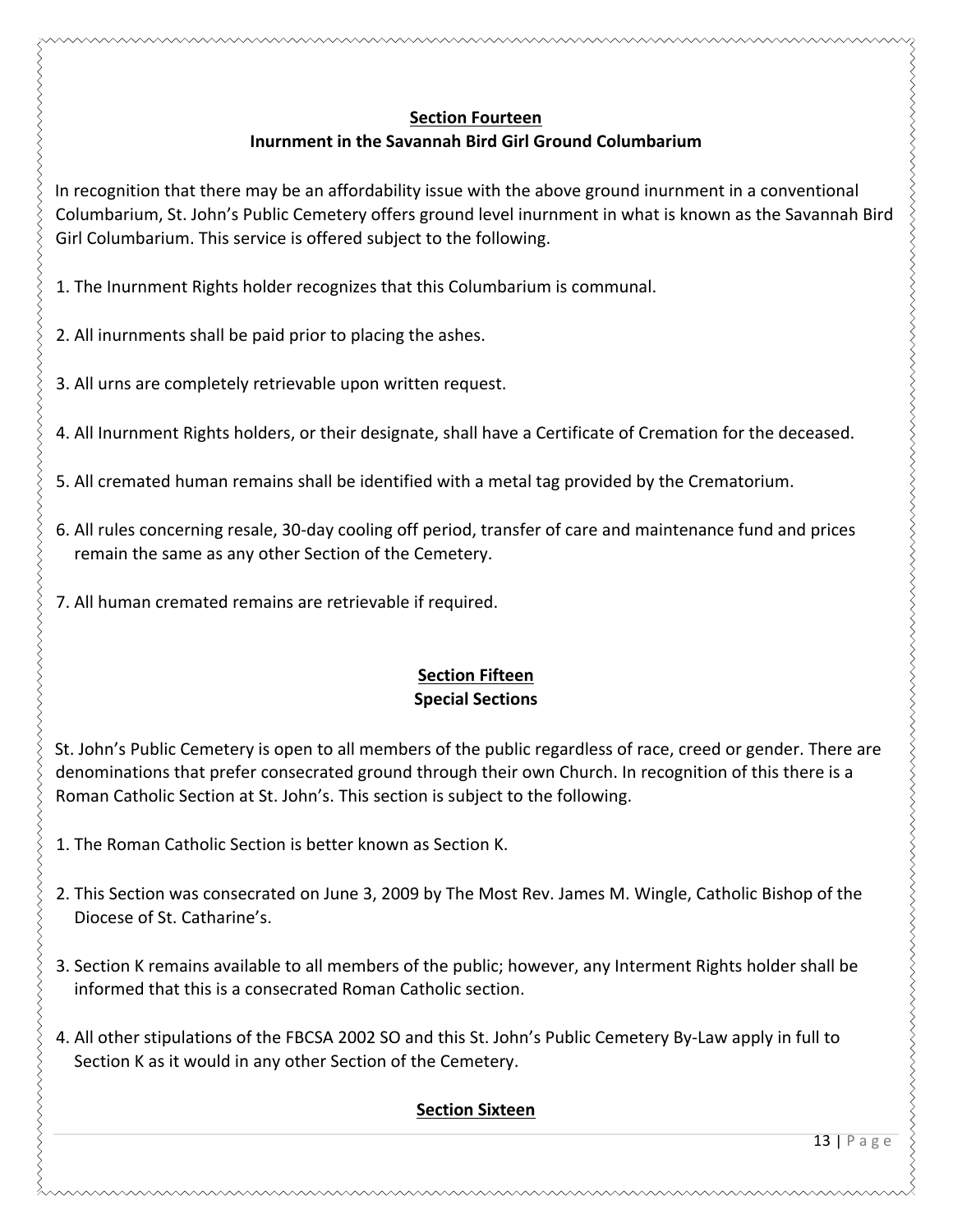#### **Large Plots**

St. John's Public Cemetery allows for the purchase of plots consisting of multiple lots. These plots are recognized by the following:

#### 1. The Short Plot.

This plot located in Section C is for the use of descendants of Fredrick W. Short and Dianna Short. The specific location of these lots is Section C, Row B, Lots 36 to 42 inclusive and Section C, Row C, Lots 33 to 46 inclusive. Some of these lots have been deeded and used for interments. There are 21 lots in total.

#### 2. The Staff Plot:

This plot located in Section A is for the use of Howard V. Staff and Wendy Staff and their direct descendants. The specific location of these lots is Section A, Row K, Lots 5 to 9 inclusive and Section A, Row L, Lots 8 to 12 inclusive. There are 10 lots in total.

#### **Section Seventeen Care and Planting**

Under the FBCSA 2002 SO Chapter 33 Regulation 166 & 168 requires that a portion of interment, inurnment or scattering rights is trusted into the Care and Maintenance Fund. The income generated from this fund is used to maintain, secure and preserve the Cemetery Grounds. Services that may be provided through this fund income include the following:

1. Re-levelling and sodding or seeding of lots, plots and scattering grounds.

2. Maintenance of Cemetery road, sewers and road systems.

3. Maintenance of perimeter walls and fences.

4. Maintenance of the Cemetery landscaping and the beautification of the Cemetery.

5. Maintenance of the Columbarium.

6. Repairs and general upkeep of cemetery maintenance buildings, Chapel and equipment.

In providing for the care and beauty of the Cemetery the following shall apply:

1. No person other than cemetery staff shall remove any sod or in any way change the surface of a burial lot in the cemetery.

2. No person shall plant trees, flower beds or shrubs in the cemetery except with the approval of the Cemetery Superintendent. 

3. Flowers placed on a grave for a funeral shall be removed by the Cemetery after a reasonable time to protect the sod and maintain the tidy appearance of the Cemetery.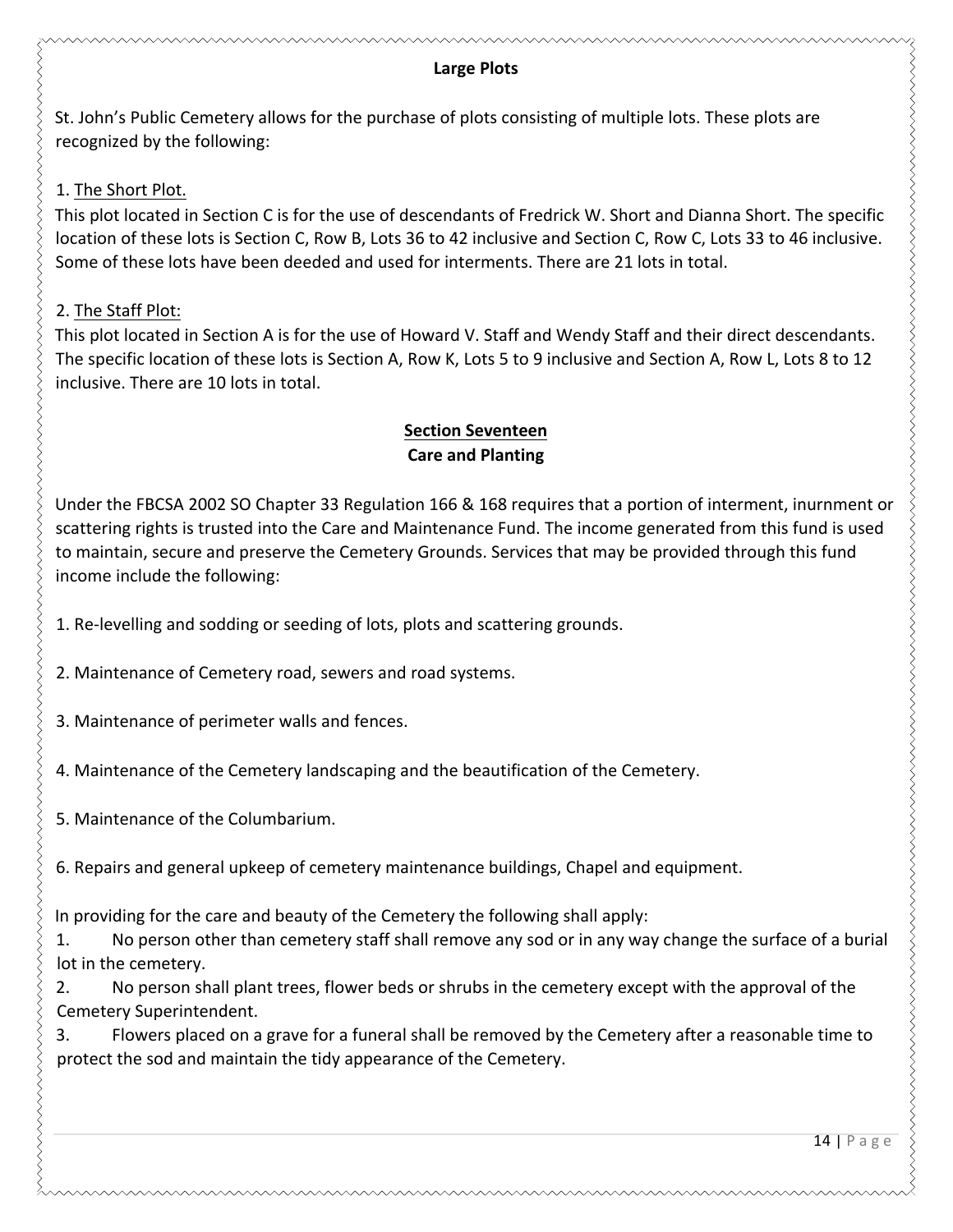#### **Section Eighteen Memorialization**

The FBCSA 2002 SO Chapter 33 allows for memorialization in cemeteries. This memorialization shall be carried out as follows:

1. No memorial or structure shall be erected or permitted on a lot until all cemetery charges have been paid in full.

2. No monument, footstone, marker or memorial of any description shall be placed, moved, altered or removed without the permission from the Cemetery.

3. Minor scraping of the monument base of an upright monument due to grass/lawn maintenance is considered to be normal wear.

4. St. John's Public Cemetery will take reasonable precautions to protect the property of interment rights holders; however, the Cemetery assumes no liability for the loss of, or damage to, any monument, marker, or other structure or part thereof.

5. The Cemetery reserves the right to determine the maximum size of monuments, their number and their location on each lot or plot.

a. The width and depth shall leave room for the interment to take place.

b. The width and depth shall not exceed the perimeter of the lot or plot.

c. The height may not be limited however the height must have a secure footing at the pleasure of the Cemetery Superintendent. 

6. The Cemetery shall transfer into the Care and Maintenance Fund (Monument Trust Fund) as found in the FBCSA 2002 SO Chapter 33 Ontario Regulation 30/11 Section 166 as follows.

| a. Flat Marker (under 173 sq. in.)   |          |
|--------------------------------------|----------|
| a. Flat Markers (over 173 sq. in.)   | \$100.00 |
| b. Upright Markers (under 4'H X 4'L) | \$200.00 |
| c. Upright Marker (over 4'H X 4'L)   | \$400.00 |

7. There shall be no Care and Maintenance Fund concerning markers if the marker is being replaced due to damage that cannot be repaired.

8. All foundations for monuments and markers shall be built by the monument company.

a. The foundations shall be built by the monument company.

b. The foundation shall be at the cost to the interment rights holder.

c. The foundation shall be at a depth below frost line at the pleasure of the Cemetery Superintendent.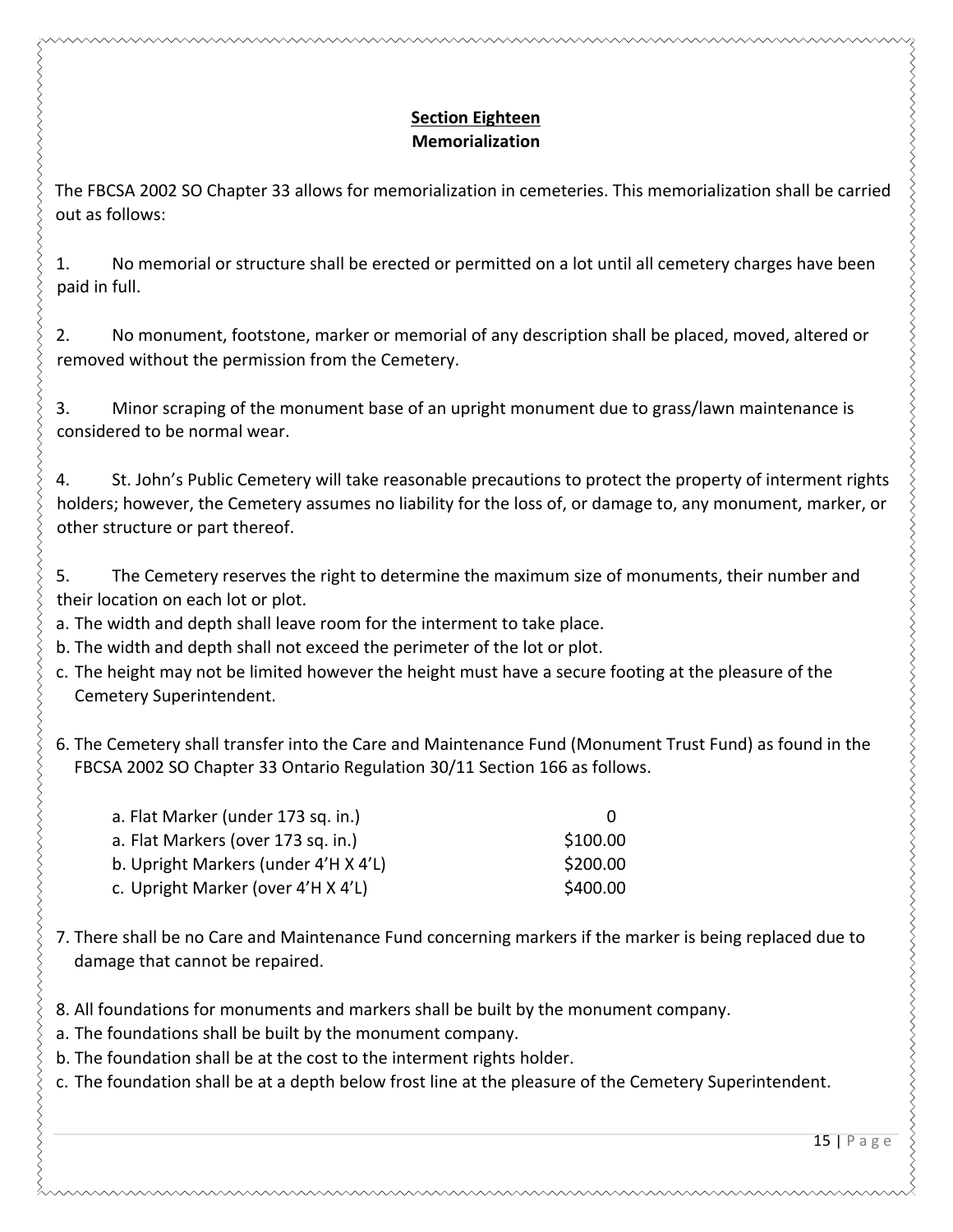- 9. Should any monument or marker present a risk to public safety because it has become unstable, the Cemetery shall do whatever it deems necessary by way of repairing, resetting or laying down the monument or marker or any other remedy including removal so as to remove the risk.
- 10. The Cemetery reserves the right to remove at its sole discretion any marker, monument or inscription which is not in keeping with the dignity and decorum of the Cemetery as determined by the Cemetery Board of St. John's Public Cemetery.
- 11. A monument, private mausoleum, private columbarium or other structure shall be erected only after the specific design plans have been approved by the Cemetery Board, the Bishop of the Synod of the Diocese of Niagara and the Registrar of Cemeteries for Ontario.
- 12. The structures mentioned in Section 18 (11) shall provide dimensions, material of the structure, construction details and the proposed location.
- 13. In keeping with Cemetery by-laws and the FBCSA memorialization is allowed subject to the following.
- a. One monument is permitted for each lot or plot.
- b. Footstones are permitted provided room allows for this. The footstones shall be no larger than 12"X 16". c. Section D allows only for flat markers.
- d. If there are human cremated remains buried over a full grave each cremation interment is allowed one flat marker no larger than 12" X 12" at the pleasure of the Cemetery Superintendent.
- 14. The minimum thickness for flat markers including footstones is 4 inches or 10 cm.
- 15. All monuments and markers shall be constructed of bronze or granite.
- 16. St. John's Public Cemetery shall not allow any personal memorialization within the footprint of the Scattering Grounds. All memorialization at the Scattering Grounds shall be on the Master Monument provided by St. John's Public Cemetery using the font size and font style in keeping with those that are already in use.

# **Section Nineteen Price List**

The FBCSA 2002 SO Chapter 33 Ontario Regulation 54 to 75 allows for a price list subject to the following:

1. St. John's Price List shall be reviewed each year or at the pleasure of the St. John's Public Cemetery.

2. The Price List no longer requires approval from the Registrar.

3. The Price List shall list every service that is offered by the Cemetery.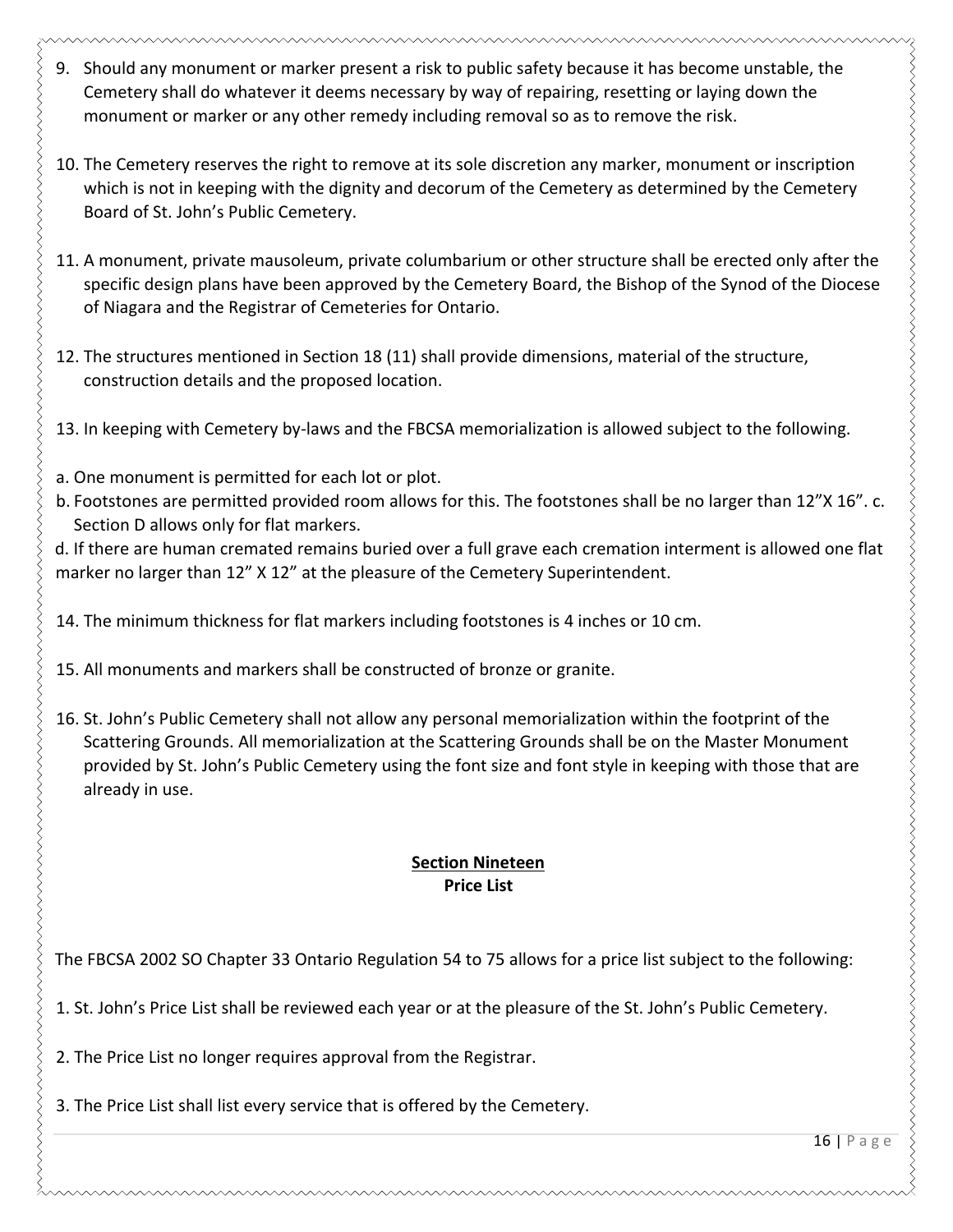4. The Price List shall be retained by the Cemetery for six years after its last day of use.

5. The Price List shall be offered to any member of the public free of charge.

## **Section Twenty By-Laws**

In accordance with the Funeral, Burial and Cremation Services Act 2002 SO Chapter 33 St. John's Public Cemetery shall make available a copy of the Cemetery's By-Law. If additional copies are requested there will be a fee according to the current price list.

#### **Section Twenty-One Configuration of a Single Lot**

St. John's Public Cemetery allows for many configurations of a single lot as follows:

1. A single lot may only hold the remains of two cremations.

- 2. The purchase of a single lot shall allow for one human casketed remains plus one human cremated remains. There shall not be any additional charge for one cremated remains over a full casketed burial.
- a. If the purchase of this lot was prior to 1955, then Care and Maintenance for the lot may be collected at the present rates if no previous Care and Maintenance has ever been collected.
- b. If there is a request for additional human cremating remains in the lot this is allowed up to maximum of four.
- c. Each must pay Rights to Interment fee in the amount of Section D.

3. St. John's Public Cemetery allows for double depth burial in accordance with the price list.

a. A double depth burial does allow for four additional cremated burials if the Rights to Interment for cremation has been paid for.

#### **Section Twenty-Two** Dis-interments

1. Full casketed remains may be removed from St. John's Public Cemetery provided the Cemetery receives written authorization from the Interment Rights Holder, Estate Trustee or designate and a Disinterment Certificate from the Niagara Region Medical Officer of Health.

 $17$  | Page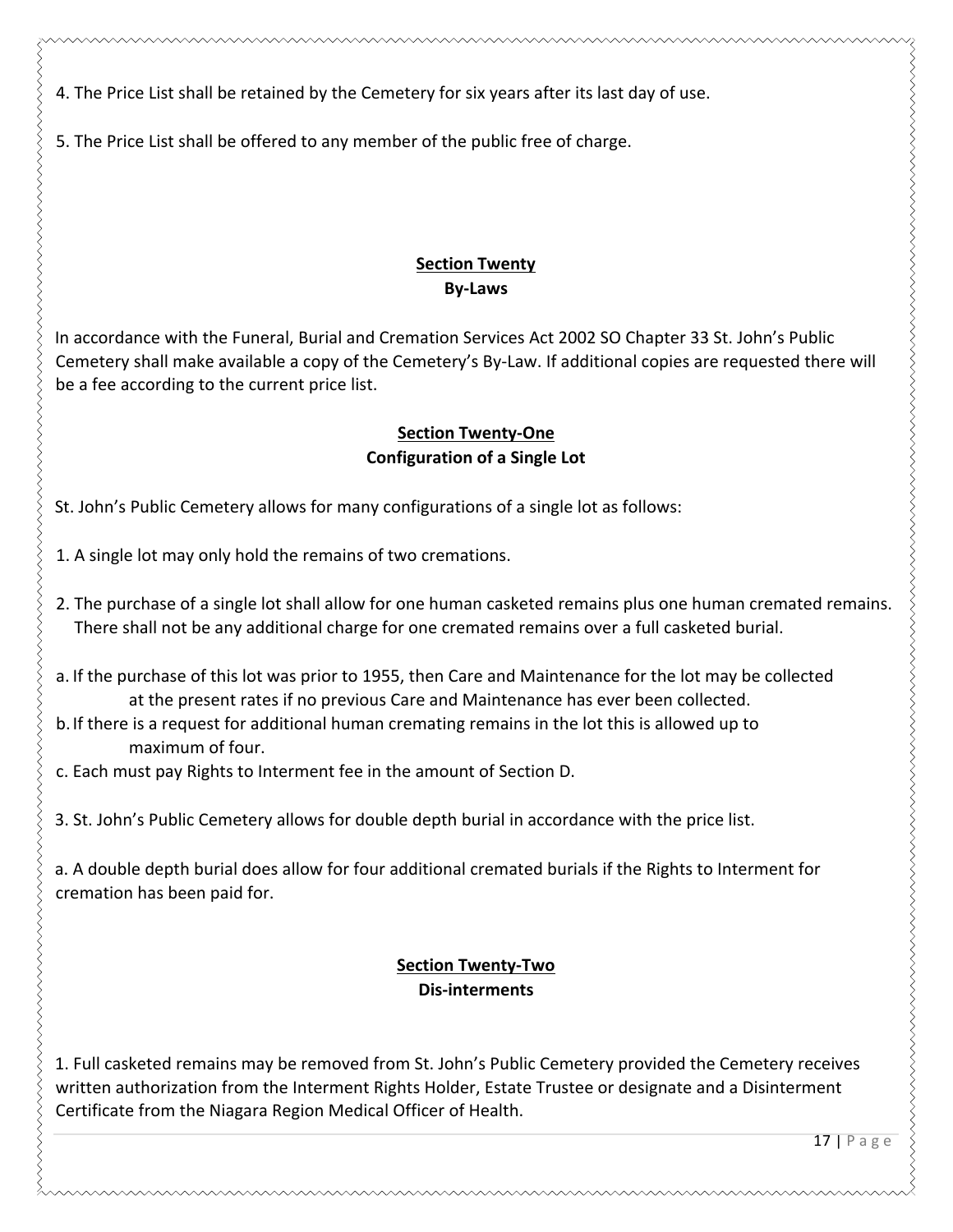- 
- a. The Disinterment Certificate shall only be requested after written permission from the interment rights holder or designate.
- b. The cost of the opening and closing with respect to a disinterment shall be paid for by the party that has requested the disinterment in writing. The cost shall be in accordance with the current price list.
- c. In very special circumstances a disinterment may be ordered by Her Majesty the Queen in the Right of The Province of Ontario by a Judicial Order. In this case the interment rights holder has no further involvement.

In special circumstances the removal of human remains may also be ordered by certain public officials without the consent of the interment rights holder and/or next of kin(s) as per FBCSA, Section 102.1.

- d. The raising or lowering of remains from standard depth to extra depth is considered a disinterment.
- e. During a disinterment St. John's Public Cemetery shall be closed to the public and only those authorized by the Cemetery and the Funeral, Burial and Cremation Services Act SO 2002 Chapter 33 shall be allowed.
- f. Disinterment shall be completed at a time and day designated by the Cemetery.
- g. St. John's Public Cemetery shall not be responsible for any damages to a casket, liner, shroud or urn which may occur during the disinterment. A new container may be required to facilitate the disinterment and any additional financial responsibilities shall be covered by the Interment Rights Holder or designate.
- h. The cost of transporting the deceased out of the Cemetery is the responsibility of the party organizing the disinterment.
- i. The party organizing the disinterment shall provide written third-party documentation of the destination of the human remains.
- 1. In the case of full casketed remains St. John's Public Cemetery shall be notified of the destination site including the address of this site.
- 2. In the case of cremation urns no such notification is required.
- 3. Scattered human remains shall never be disinterred or any material removed from the Scattering Grounds without the written permission of the Registrar of Cemeteries for Ontario.
- 4. All Cremated Remains placed in the Scattering Garden are recognized as not being retrievable.

j. All markers connected to the disinterred lot shall be removed at the expense of the Interment Rights Holder or designate.

k. **If a disinterment is requested in Section N (Natural Burial Section) and a recognized Archeologist (recognized in the Province of Ontario by the Bereavement Authority of Ontario) is requested to certify the identification of the remains then this cost of an Archeologist shall be borne by the applicant.**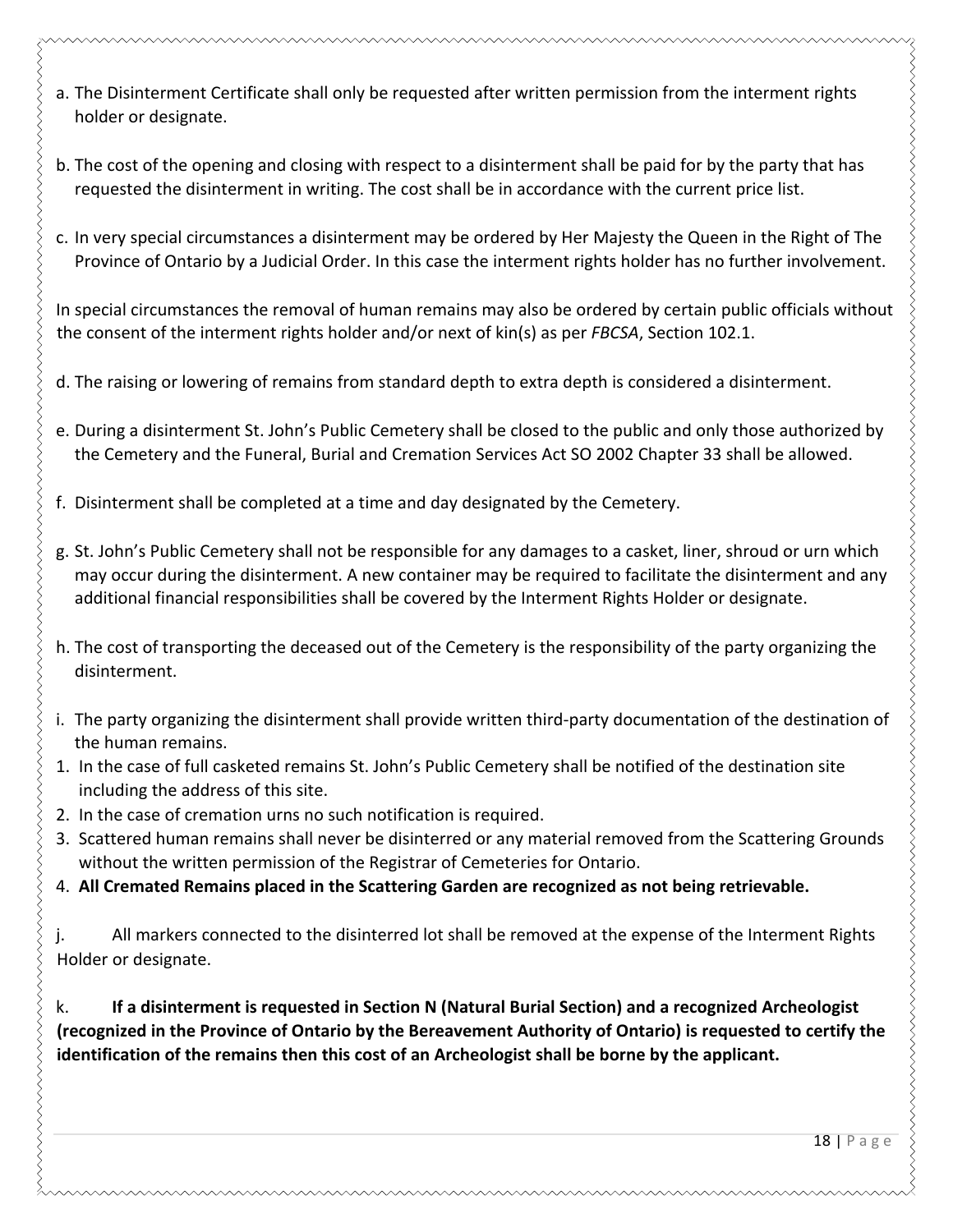#### **Section Twenty-Three Sunset Memorial Columbaria Section** L

St. John's Public Cemetery, in 2014, has purchased three Columbaria to better serve the Public. The disposition of cremated remains in the Sunset group of Columbaria is subject to the following:

- 1. The Inurnment Rights Holder recognizes the restrictive size of the niches.
	- a) The niche size is  $11.25''$  X  $11.25''$  X  $16''$ .
	- b) Each niche allows for two urns provided both urns combined are of a size to fit the niche.
	- c) The font style shall be Vermarco on all niches.
- 2. Full payment to the Cemetery shall take place prior to the inurnment.
- 3. The niche price will be in accordance with the current price list.
- 4. The Cemetery requires an opening and closing fee in accordance with the current price list.
- 5. The lettering style and font size shall be the same on all niches.
- 6. Only the Cemetery Operator may open and close the Columbaria.
- 7. To ensure quality control, desired uniformity and standard of workmanship, St. John's Public Cemetery reserves the right to inscribe all niche fronts or install all lettering, vases, adornments, or other approved attachment.
- 8. To ensure quality control, desired uniformity and standard of workmanship, St. John's Public Cemetery reserves the right to sign off all lettering.
- 9. Resale of Columbarium niches is not allowed once inscription has been placed.
- 10. The Sunset group of Columbaria consists of three Columbaria described as follows.
	- a) The southern Curved Chinook Columbarium shall be inscribed with the King James Version of the **23 rd. Psalm.**
	- b) The northern Curved Chinook Columbarium shall be inscribed with the King James Version of the **Lord's Prayer.**
	- c) The central Estate Columbarium shall be known as The Embassy Estate Rotunda.
- 11. All cremated remains shall be identified with a metal tag provided by the crematorium.
- 12. The Cemetery shall refund the sale price of a Columbarium niche save and except those niches which have been inscribed.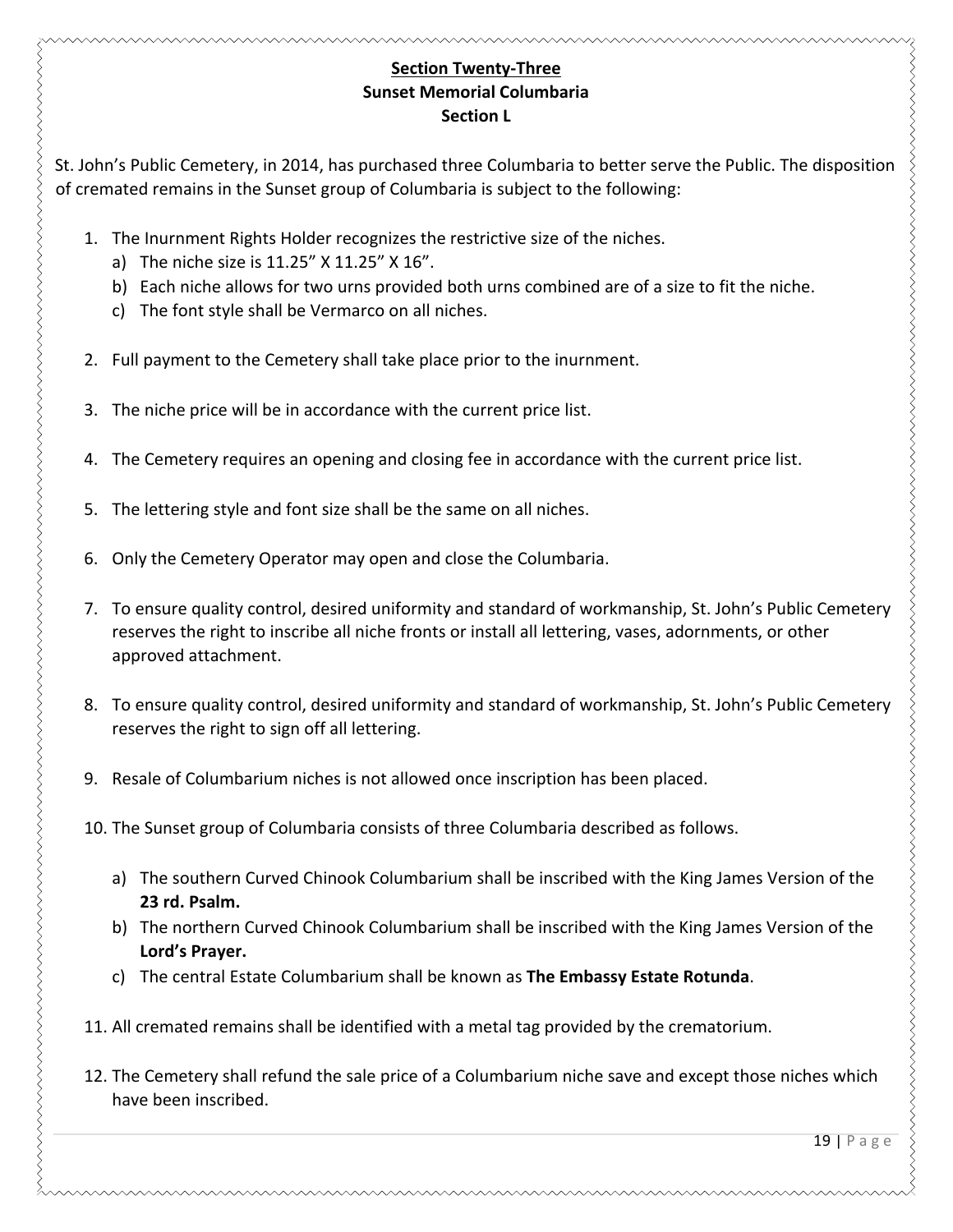13. The refund mentioned in Section 13 will be less 15 % Care and Maintenance Fund contribution.

# **Section Twenty-Four Natural Burial Section**

St. John's Public Cemetery recognizes the need to care for our environment and to reduce the carbon footprint in the Cemetery and where possible offer implementation of green burial practices with all burials. St. John's Public Cemetery is enacting the following procedures in the Natural Burial Section.

- 1. This section shall be known and mapped as Section N.
- 2. Section N will not allow for the use of concrete liners.

- 3. All dispositions shall be protected by a biodegradable shroud, casket or urn. If using a shroud St. John's Public Cemetery would suggest a cotton griege shroud or a material with similar biodegradable properties.
- 4. All containers shall be biodegradable and without the use of varnish or other protective material.
- 5. No bodies shall be embalmed with formaldehyde. Embalming is allowed provided the material is biodegradable.
- 6. Graves will be machine excavated unless hand digging is requested by the family.
- 7. If hand digging is requested this is subject to additional costs as outlined in the price list.
- 8. Cremated, Promession and Resomation remains are allowed provided the remains are contained in a biodegradable urn.
- 9. There are no upright monuments allowed in Section N save and except a Master Headstone provided by St. John's Public Cemetery.
- 10. There will be a charge to place a name on the Master Headstone in accordance with the Price List. All font size on the Master Headstone shall be the same size, determined by the Cemetery, and include the name of the deceased and year only of birth and passing.
- 11. Only St. John's Public Cemetery may change the tree inventory of the Natural Burial Section. All plantings and removal of plants is at the pleasure of the Cemetery.
- 12. St. John's Public Cemetery will encourage the planting of wildflowers. The Cemetery reserves to right to remove, alter or re-arrange any planting to facilitate a burial.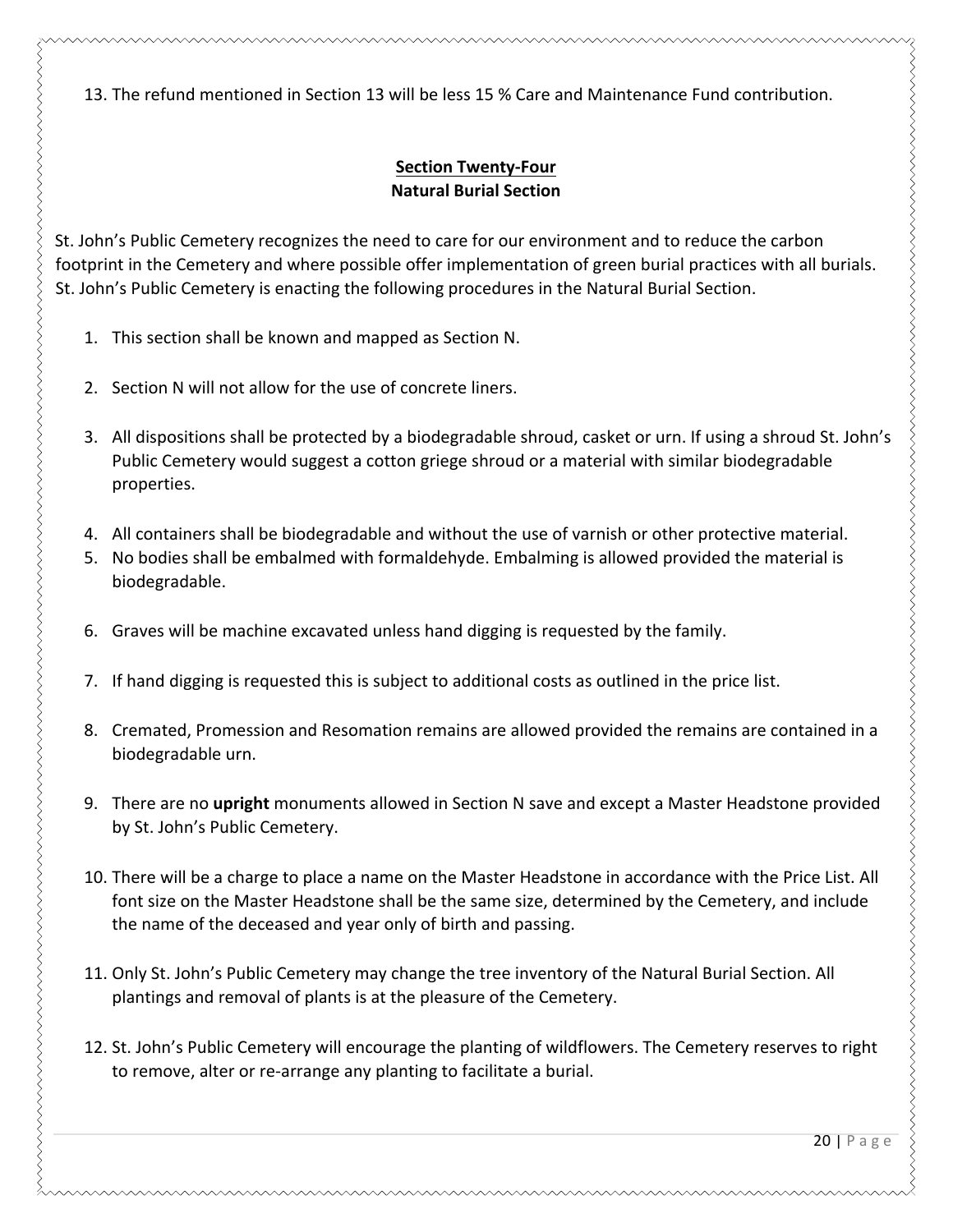- 13. The Natural Burial Section will allow for a Flat Marker, 12 inches X 18 inches. Over the grave site.
- 14. Due to the fact that there are no upright monuments the precision of interments is open to adjustment.
- 15. If there is a request to dis-inter a body the identity of the body shall be established by a professional archeologist registered in Ontario. The cost of the archeologist shall be borne by the applicants to remove the body. All Scientific (DNA) test shall be borne by the applicants to remove the body.

#### **Section Twenty-Five Monument Types Allowed**

- 1) Upright Monuments are allowed only with full Lots in Sections A, B, C, E, K and L.
- 2) Flat markers are allowed in Sections A, B, C, D, E, K, N and L.
- 3) Section D only allows for Flat Markers.
- 4) There no markers allowed in the Scattering Grounds.
- 5) All upright Monuments shall have a foundation.
- 6) Flat Markers **do not** require a foundation.

#### **Section Twenty-Six Memorialization Allowed**

- 1) There shall not be any memorialization or planting of trees, shrubs or flowers without the written permission of the Cemetery.
- 2) Benches are only allowed with the written permission of the Cemetery.
- 3) Memorialization shall never interfere with interments.

#### Section Twenty – Seven Nelson 72 Niche Cartesian Columbarium and Ossuary Section C

- 1) The Niche Rights Holder recognizes the restrictive size of the niches.
- 2) The niche size is  $12''$  X  $12''$  X  $16''$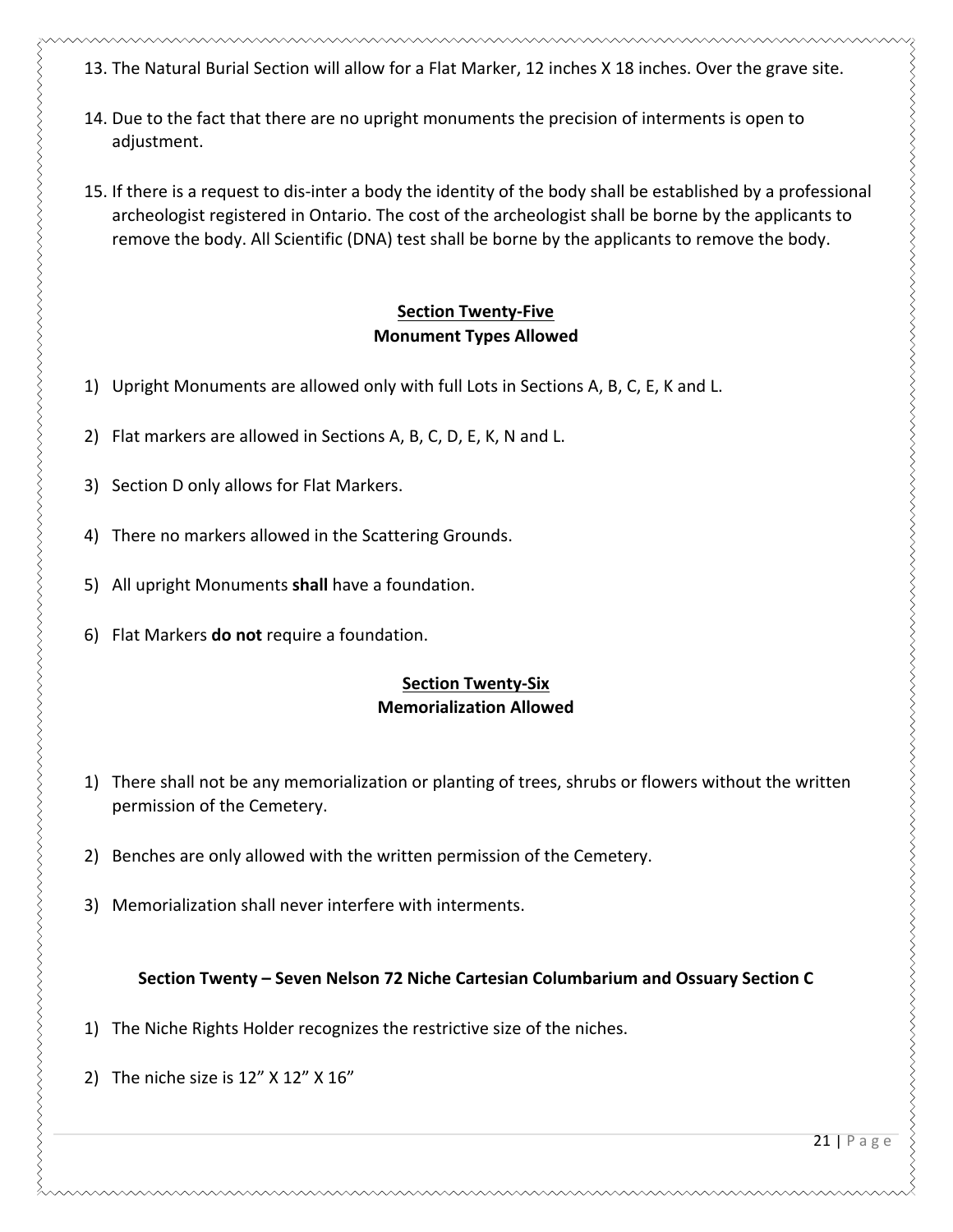- 3) Each niche allows or two urns provided both urns combined are of a size to fit the niche.
- 4) The niche price shall be in accordance with the current price list.
- 5) The Cemetery requires an Open and Closing fee in accordance with the current price list.
- 6) Only the Cemetery Operator may open and close the Columbarium.
- 7) The frontal plate names shall be bronze plaque provided by Nelson Granite.
- 8) There are two bronze plaques allowed on each Columbarium niche plate.
- 9) The bronze plaque, for each Columbarium inurnment, shall be with flower vase.

10) The name recognition shall be as follows.

A] first  $name$  – middle initial – Last name. B] date of birth – month –(written) – day – (number) - year – (four-digit number) C] date of death  $-$ month  $-$  (written)  $-$  day  $-$  (number) -year  $-$  (four-digit number)

11) The bronze memorial plates for the Ossuary shall not have flower vase.

#### **Section Twenty-Seven** Location of Grave Sites, Upright Monuments, Setting of Flat Markers

- 1) St. John's Public Cemetery will locate, at no charge, any grave for any monument company.
- 2) St. John's public Cemetery **will not** dig and pour any monument foundations.
- 3) St. John's Public Cemetery will not set any upright monuments.
- 4) Monument companies are expected to set and place all flat markers.
- 5) If St. John's Public Cemetery is required to set any flat markers there will be a setting fee in accordance with the current Price List.